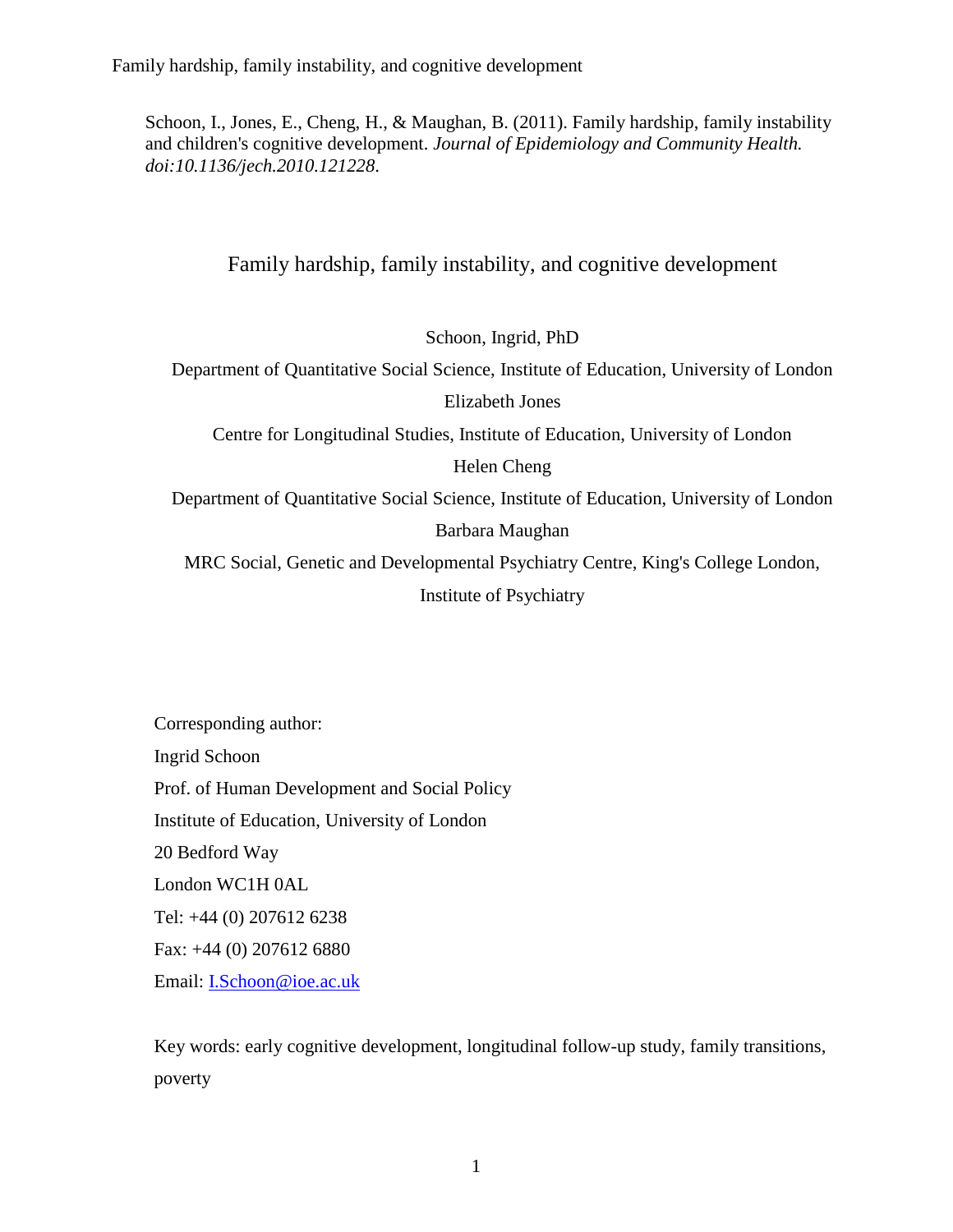## **What is already known on this subject?**

While the negative effects of both poverty and family structure on child development are well established, there is less knowledge about their relative impact on children's cognitive functioning. Furthermore, previous evidence focused mostly on poverty and family structure as states and has not taken into account continuity and change in family circumstances.

## **What does this study add?**

This study is the first to assess the relative effects of persisting poverty and family status transitions on children's cognitive functioning at age five years using a large, longitudinal, general population sample. The study shows that early and persistent poverty undermine cognitive development, while family instability shows no significant association with cognitive functioning after controlling for family poverty and a set of control variables.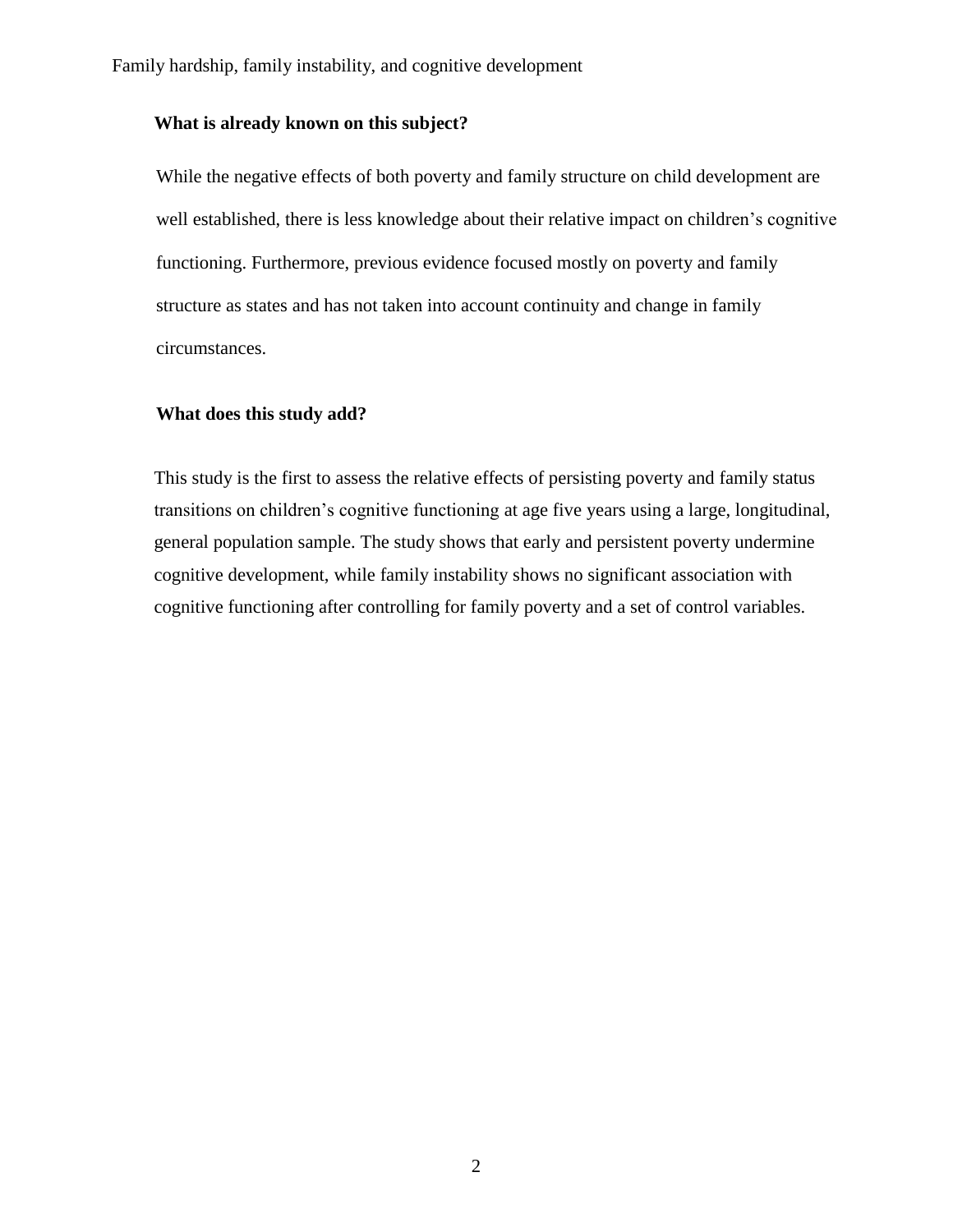### Abstract

BACKGROUND: Associations between characteristics of the family environment, in particular poverty and family structure, and cognitive development are well established, yet little is known on the role of timing and accumulation of risk in early childhood. The aim of the paper is to assess the associations between income poverty, family instability, and cognitive development in early childhood. In particular we test the relative role of family economic hardship versus family instability in affecting cognitive functioning at age 5 years. METHODS: The study draws on data from the UK Millennium Cohort, comprising a sample of 8,874 children born between 2000 and 2002 and their mothers. Cognitive ability was directly assessed at age 5 years with the British Ability Scales. Using regression models we examine associations between persistent income poverty, family transitions, and children's cognitive ability at age 5 years, controlling for family demographics and housing conditions, as well as child characteristics.

RESULTS: The findings suggest that the experience of persistent economic hardship as well as very early poverty undermines cognitive functioning at age 5 years. Family instability shows no significant association with cognitive functioning after controlling for family poverty, family demographics, housing and a set of control variables indicating child characteristics.

CONCLUSIONS: Persistent poverty is a crucial risk factor undermining children's cognitive development – more so than family instability.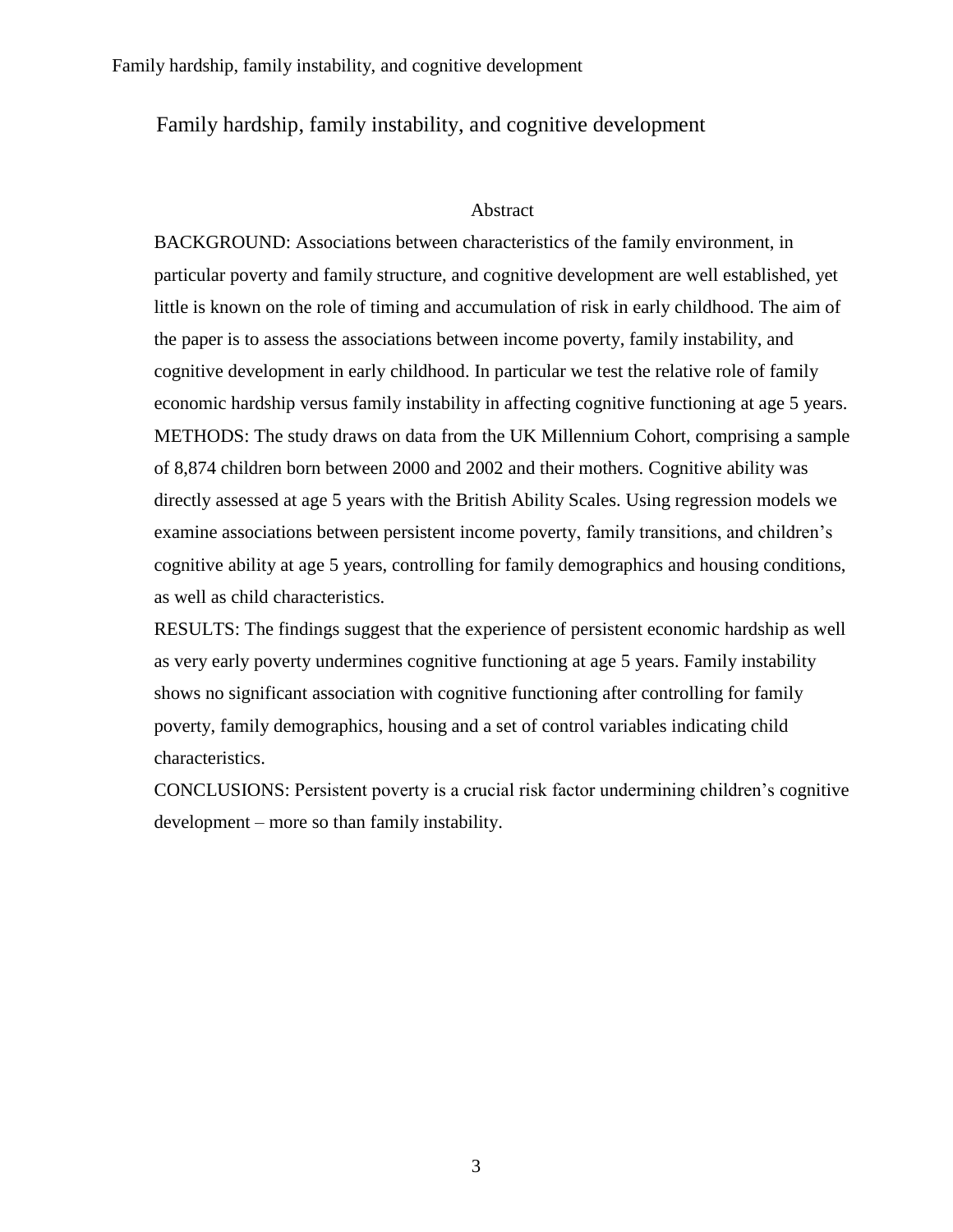Early cognitive development is a crucial indicator of developmental health, as it is associated with later educational and occupational attainment as well as health and wellbeing  $1-7$ . What happens to children early in their lives is critical for their future development  $8-10$ . A major risk factor undermining children's cognitive development is family poverty, in particular persistent poverty and adverse living conditions  $11-14$ . In recent years family instability has become recognized as a further salient risk factor affecting children's development <sup>15-22</sup>. Poverty and family instability are closely interlinked, as poverty affects families economically and socially, as well as on an emotional level. Economic hardship, for example, has been associated with greater risk for relationship break-up <sup>1623</sup>. While the effects of both poverty and family structure on child development are well established, there is less knowledge about their relative impact on children's outcomes  $24-26$ .

 In the following we will assess the relative role of family poverty and family instability on the cognitive functioning of young children. Poverty affects the amount and quality of material resources that are available to children, which in the following we will refer to as the poverty hypothesis. In addition there is consistent evidence to suggest that children raised in stable two-parent families do better than those who experience multiple transitions in family structure, which has been referred to as the instability hypothesis  $^{25\,27}$ . Because family break-up and the experience of poverty often co-occur<sup>45</sup>, it is important to assess their combined as well as separate effects on children's outcomes. Evidence from previous research on the relationship between poverty, family structure and children's academic attainment has produced conflicting findings, with some arguing that poverty may explain much of the effect of family structure on children's educational achievement  $^{28-31}$ , while others have argued that family structure operates independently of family economic status in influencing children's outcomes  $16\frac{283233}{5}$ . Differences in findings might be due to variations in the ages of the children studied, differences in assessments, or different operationalisations of family structure. In addition, most previous studies have focused on poverty and family structure as states and have not taken into account continuity and change in family circumstances.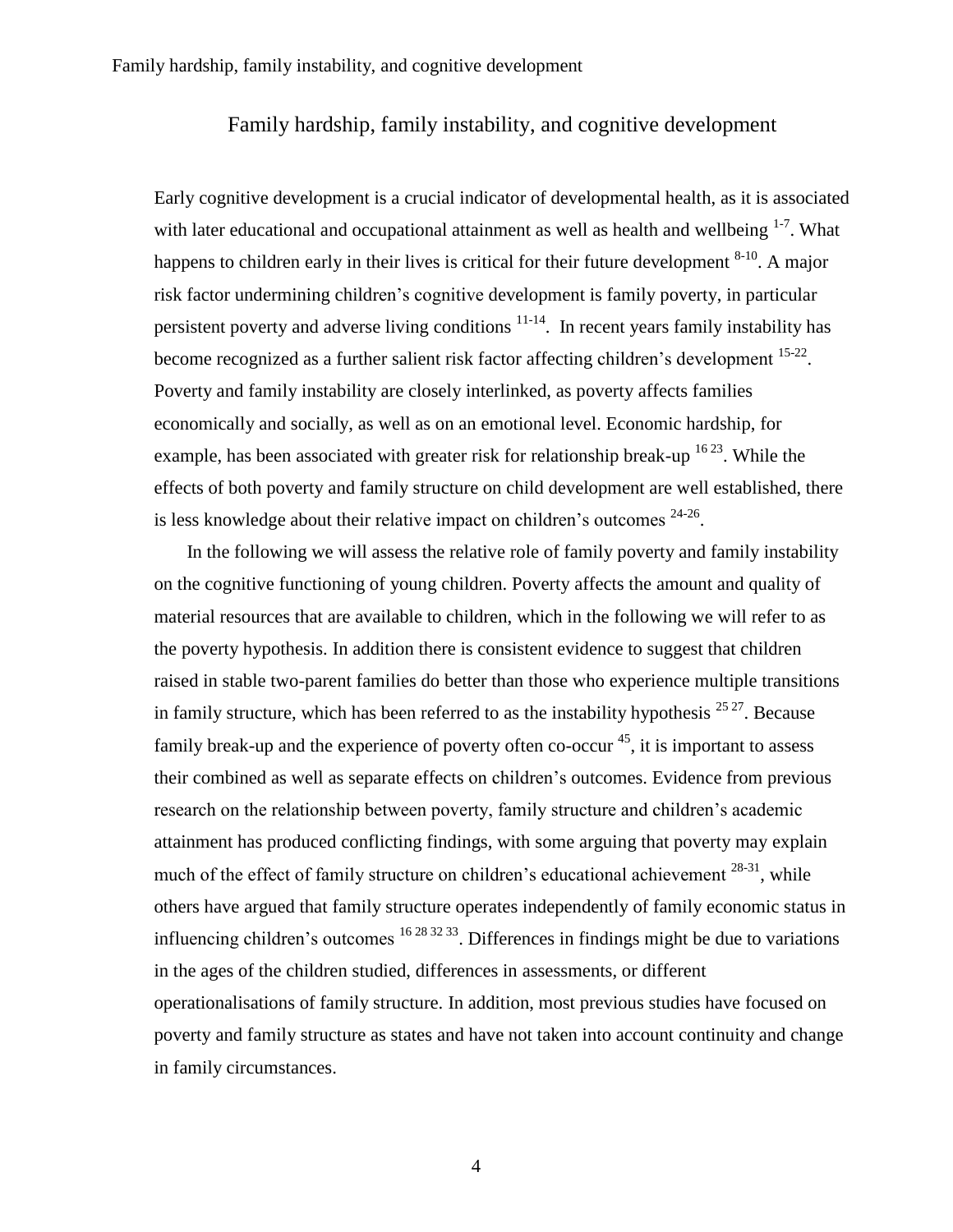An alternative explanation for the association between poverty, family instability and children's cognitive functioning is that all of these factors might be associated with each other due to their association with prior characteristics of the parent (such as mother's age and education)<sup>2531</sup>. According to the selection hypothesis<sup>25</sup> parents' own characteristics may a.) affect their ability to maintain a stable income or a stable and committed partnership, and b.) impact on characteristics of their children, either through the environment in the home, through genetic transmission, or more likely the combination of both. We will thus control for the role of parental characteristics in our analysis. In addition, housing conditions have been identified as a potential risk factor shaping the cognitive attainment of young children  $34-37$ , for example due to overcrowding or lack of personal space. We thus assess the role of environmental influences on cognitive development by controlling for indicators of living conditions in our analysis.

 Using a large nationally representative sample, the aim of this study is to disentangle the sometimes conflicting conclusions of previous studies by addressing the following questions: First, does persistent family poverty undermine children's cognitive functioning? Second, does family instability depress levels of cognitive functioning in children? Third, if both poverty and family instability affect cognitive functioning, which effect is larger? Fourth, can associations between poverty, family instability and cognitive functioning be explained through prior characteristics of the parent and/or current housing conditions. This study focuses on cognitive functioning at age 5, due to its proximity to school entry, and the crucial role of early cognitive functioning on later achievement and health <sup>38</sup>. All analyses control for characteristics of the child to take into account early individual difference factors, some likely to reflect biologically-based influences, which have been shown in past studies to be associated with cognitive development  $2^{139-42}$ . This study will be one of the first to assess the relative effects of persisting poverty and family status transitions on children's cognitive functioning at age 5 years in a general population sample.

## **Methods**

#### *Sample*

The study draws on data collected for the Millennium Cohort Study (MCS), a survey of 18,819 babies born between September 2000 and January 2002 into 18553 families living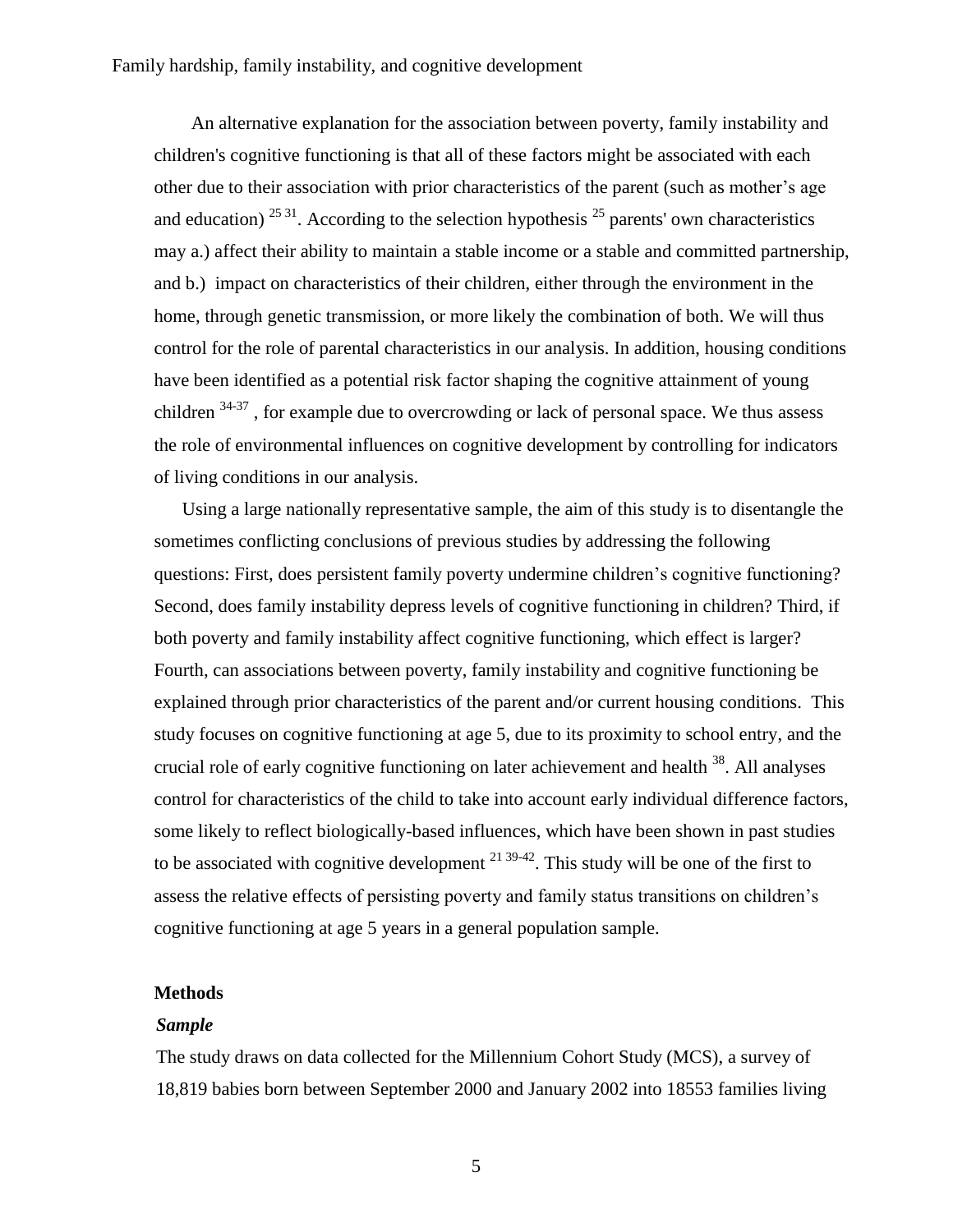in the UK  $^{43}$ . The 1<sup>st</sup> sweep of the Millennium Cohort Study was carried out during 2001 and 2002 when most babies were 9-months old. The sample design allowed for disproportionate representation of families living in areas of child poverty. Due to disproportionate sampling, special weights have to be applied in analyzing the data  $44$ .

Data were collected from parents via personal interview and self-completion questionnaires. In 2006, at age 5, 15,246 families took part in the survey and for 14,682 children we have complete data on the cognitive assessments. The following analyses are based on 8,874 children and their mothers for whom we have complete data on all measures. In comparison to the original sample, the analytic sample contains relatively more socially privileged and better educated mothers, and slightly more girls. Children in the analytic sample also had slightly higher cognitive test scores than children for whom we have no information on family income or family status at the three measurement points (mean=51.8 (SE=.18) *vs* 48.8 (.32) for the picture vocabulary subtest and (mean=50.7 (SE=.20) *vs* 49.4 (.23) for the pattern construction subtest).

### *Measures*

#### *Family poverty*

We used equivalised net household income (taking into account household size and composition) as our indicator of family poverty  $45\frac{46}{10}$ , identifying families with less than 60% of the national median income at each of the three measurement points. The dichotomised information was dummy-coded into a categorical variable with 9 levels (Table 1). The categorical dummy variable provides information about both the timing and the duration of income poverty.

#### *Family Transitions*

The family transitions variable is derived from information about mothers' relationship status (married, cohabiting, single) at the three different measurement points. The 27 possible combinations were dummy-coded into a categorical variable with 8 levels, reflecting the most common transition patterns (Table 2). The categorical dummy variable provides information on stability and change in family structure during the first five years of the child's life.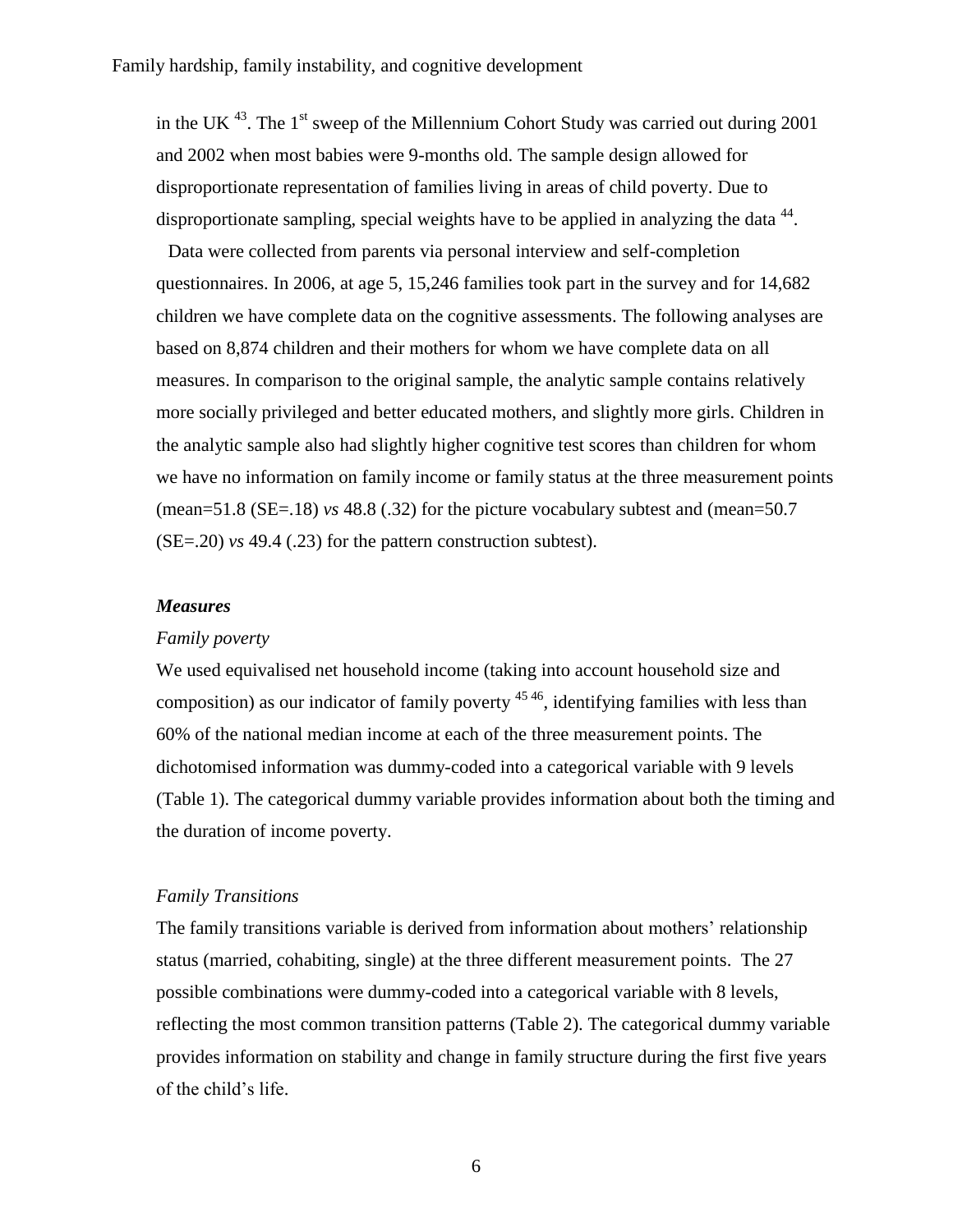## *Cognitive ability*

At age 5 each child was directly assessed by specially trained interviewers using the British Ability Scales Second Edition (BAS II) , a reliable measure of cognitive functioning with good external validity <sup>47 48</sup>. Here we focus on two of the subscales: naming vocabulary and pattern construction, capturing core aspects of verbal and nonverbal skills. Age-related starting points, decision points, and alternative stopping points were used to ensure that the motivation and self-esteem of the child were protected, that the testing focused on the most suitable items for the child, and that the assessment time was kept to a minimum  $47$ . Test scores were T-standardized to a mean of 50 and a standard deviation of 10.

## *Family demographics*

- $\circ$  Mother's age at birth of child (below age 20, 20-29; 30-39; 40+)
- o Parental education: mother's or father's level of education, whichever was highest (None through post graduate degree level)

## *Housing conditions at age 5 of the child*

- o Home ownership (yes/no)
- o Crowding (rooms/people in household)

## *Control variables:*

- o Child gender (0=male, 1=female)
- o Child age at assessment (continuous, in months)
- o Child birth weight (continuous, in kg)
- o Child's ethnicity (White, Mixed, Indian, Pakistani or Bangladeshi, Black, Other)
- o Delay in gross- and fine motor development at 9 months was assessed by parental reports using statements adapted from the Denver Developmental Screening test <sup>49</sup>. Delay in the developmental milestones is defined by the infant not reaching a milestone that 90% of infants in that age group can pass, e.g. only 88% of infants can move around the floor at 8 months but 92% can do this by 9 months  $50\frac{51}{1}$ . So an 8 month old baby is not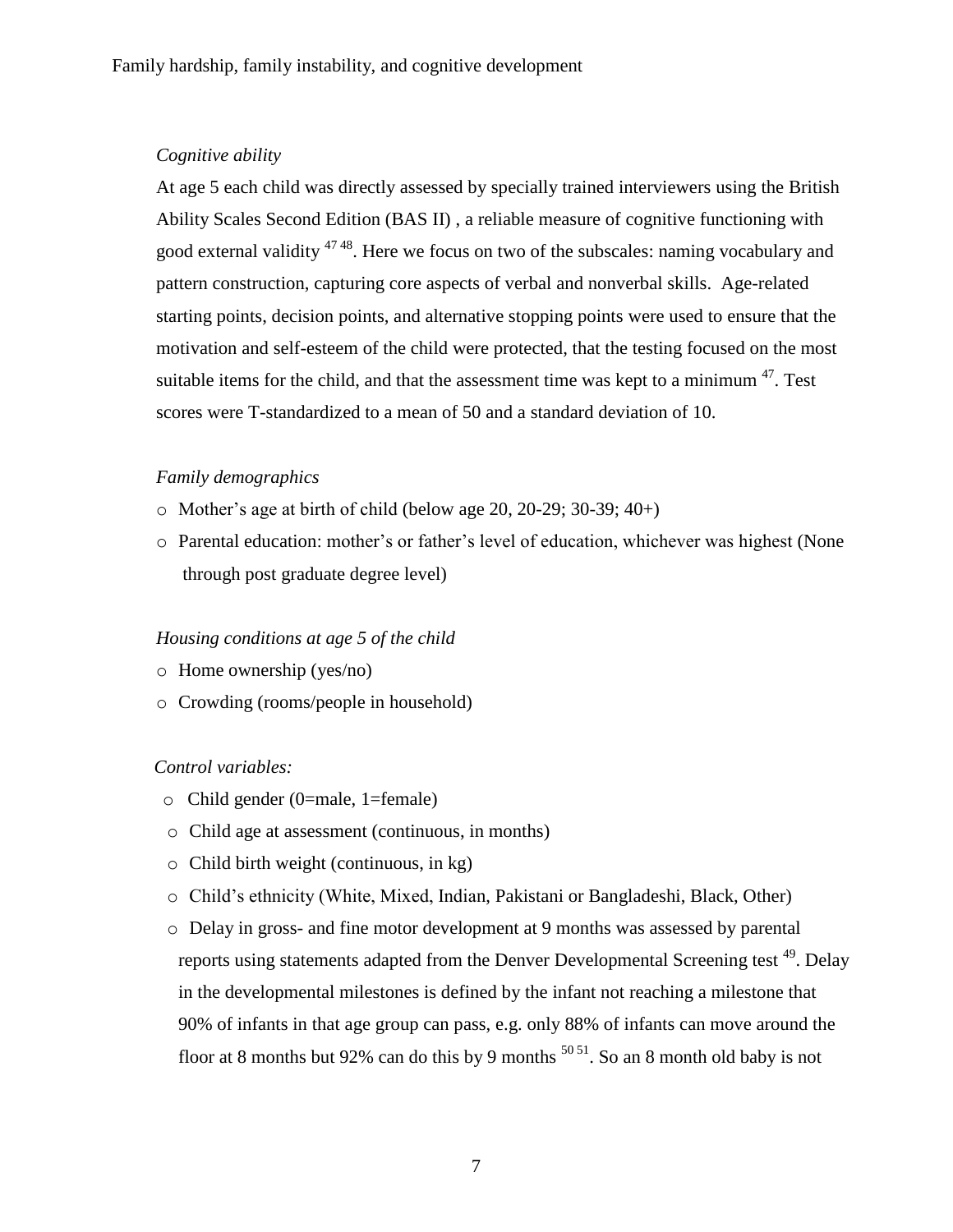delayed if s/he cannot move around, but a 9 month or older infant who cannot move around the floor is identified as delayed on this milestone.

#### *Analyses*

To test the associations between poverty, family transitions, and cognitive ability we ran a series of regression models for naming vocabulary and pattern construction separately. Because cognitive ability was assessed on a continuous and normally distributed scale we used ordinary least squares (OLS) regression.

### **Results**

Table 1 shows the prevalence of poverty experienced between age 9 months and 5 years as well as the associated means and 95% confidence intervals for children's cognitive ability scores. The majority of families (62.1 per cent) were identified as not being poor at any of the three assessments, although about 13 per cent of families experienced persisting poverty. There appears to be a poverty gradient in children's cognitive test scores, with those exposed to persistent poverty scoring about 5 to 7 points less in the naming vocabulary test than those who never experienced poverty. Verbal abilities appear to be more strongly affected by poverty than nonverbal skills.

#### Insert Table 1

Table 2 shows the prevalence of different family transitions and associated levels of cognitive ability. The majority of parents were stably married (56.6 per cent), and about a  $10<sup>th</sup>$  were either continuously cohabiting with the same partner (12.7 per cent) or continuously single (7.8 per cent). Just under a quarter of mothers who cohabited when their child was aged 9 months were married 4/5 years later (usually to the biological father). We also find that about 10 per cent of the single mothers had entered marriage by 2006. We furthermore find significant minorities of mothers who either had exited a relationship, or experienced one or more other family transitions in the first five years of their child's life. Children growing up in stable two-parent families show higher levels of cognitive ability than those in stably cohabiting families or those who experienced a change in living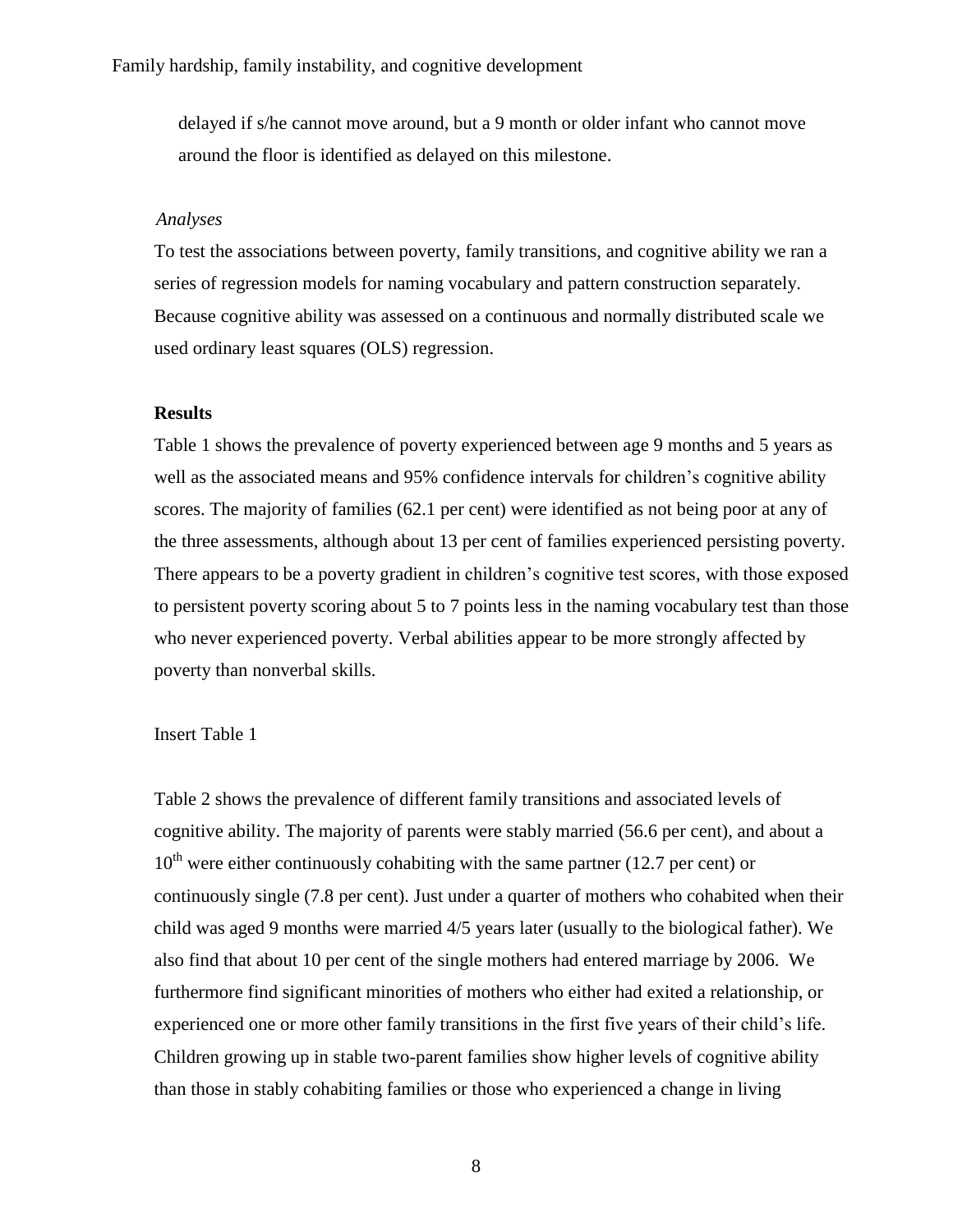arrangements. Children in stable single parent families score lowest in assessments of both verbal and nonverbal skills.

#### Insert Table 2

The regression results for naming vocabulary and pattern construction are shown in Tables 3 and 4 respectively. Model 1 is the poverty baseline model including the poverty measure and controlling for child characteristics. Child characteristics on their own explain about 8 per cent of the variance in naming vocabulary and about 7 per cent of the variance in pattern construction, suggesting that child characteristics play a crucial role in shaping cognitive attainment by age 5. Poverty has a significant effect on children's cognitive functioning at age 5 years after controlling for child characteristics. Persisting poverty across the three time points has the greatest negative effect. Model 1 explains about 15 per cent of the variation in naming vocabulary and 10 per cent of pattern construction.

Insert Table 3 and 4

Model 2 is the family instability baseline model including the family transition variable and controlling for child characteristics. Being stably married is the baseline, compared to which each of the other family structures are significant risk factors for reduced levels of children's cognitive functioning at age 5 years, after controlling for child characteristics. Model 2 explains about 12 per cent of the variation in naming vocabulary and 9 per cent of pattern construction.

Model 3 includes both the poverty and family transition variables simultaneously, again controlling for child characteristics. Controls for family transitions had little impact on estimates of the effects of family poverty: all poverty variables remain significantly associated with cognitive functioning at age 5, except for transient experiences of poverty at age 3 only (npn), which showed no significant risk effect on pattern construction. By contrast, controls for income poverty markedly reduced estimates of the effects of family transitions. Only a sub-set of the family transition experiences remain significantly associated with naming vocabulary, in particular stable cohabitation, moving from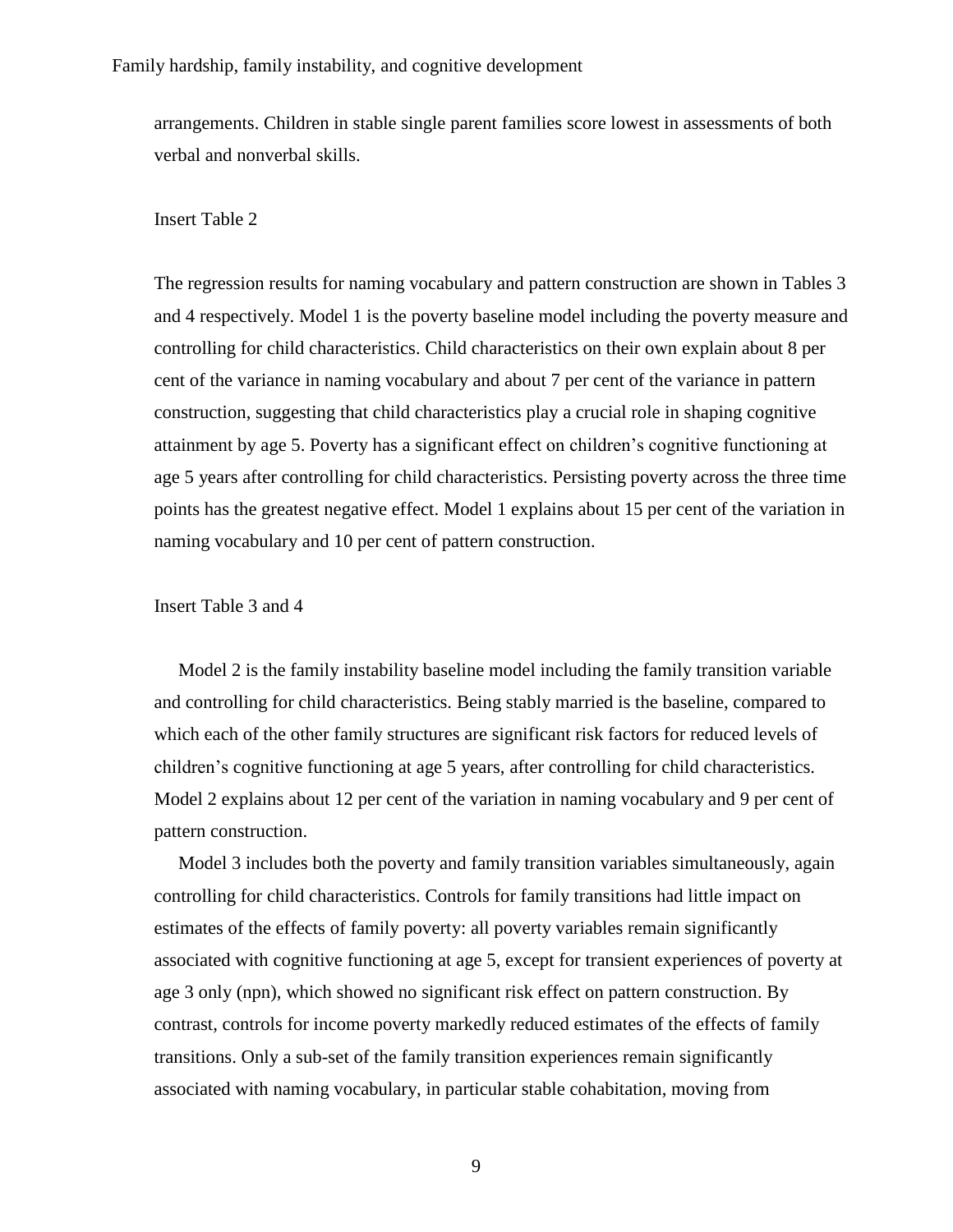cohabitation into marriage, cohabitation to other transitions and stably single, all of which showed a negative association compared to being stably married. For pattern construction, only stable single parent family status continues to show a significant (negative) effect.

Model 4 adds information about maternal age and parental education, including both the poverty and family transition variables, and controlling for child characteristics. After adding the demographic variables the experience of persisting poverty (ppp) remains a significant risk factor for verbal ability (naming vocabulary), as does cumulative (npp and ppn) and intermittent poverty (npn, pnp), as well as the early experience of poverty at age 9 months (pnn). For pattern construction persistent and cumulative poverty also show a significant negative effect. Family structure, by contrast, has no significant association with either verbal or nonverbal cognitive ability in this multivariate model. Model 4 explains about 19 per cent of the variation in naming vocabulary and 11 per cent in pattern construction. It seems that taking into account parental characteristics considerably reduces the poverty effect and the effects of family instability on cognitive functioning at age 5 appear to be attributable to prior parental characteristics.

Model 5 adds the indicators for current housing conditions to the model. In addition and above the influence of family poverty, family instability, parental characteristics, and the child control variables there is a significant association with indicators of housing conditions at age 5 years, in particular overcrowding. Adding indicators of living circumstances reduces the association between poverty and cognitive functioning, although associations between persistent and cumulative poverty, as well as early poverty at age 9 months remain significant in addition and above the effects of the other variables included in the model. Associations between cognitive functioning and indicators for family transitions are non significant in this multivariate model. There are, however significant effects of prior parental characteristics, in particular parental education. Of the child characteristics age, gender, ethnicity and gross motor delay were significantly associated with children's naming vocabulary, and age, gender, ethnicity, birth weight and gross motor delay remained significantly associated with pattern construction. Model 5 explains about 19 per cent of the variation in naming vocabulary and 12 per cent of pattern construction.

## **Discussion**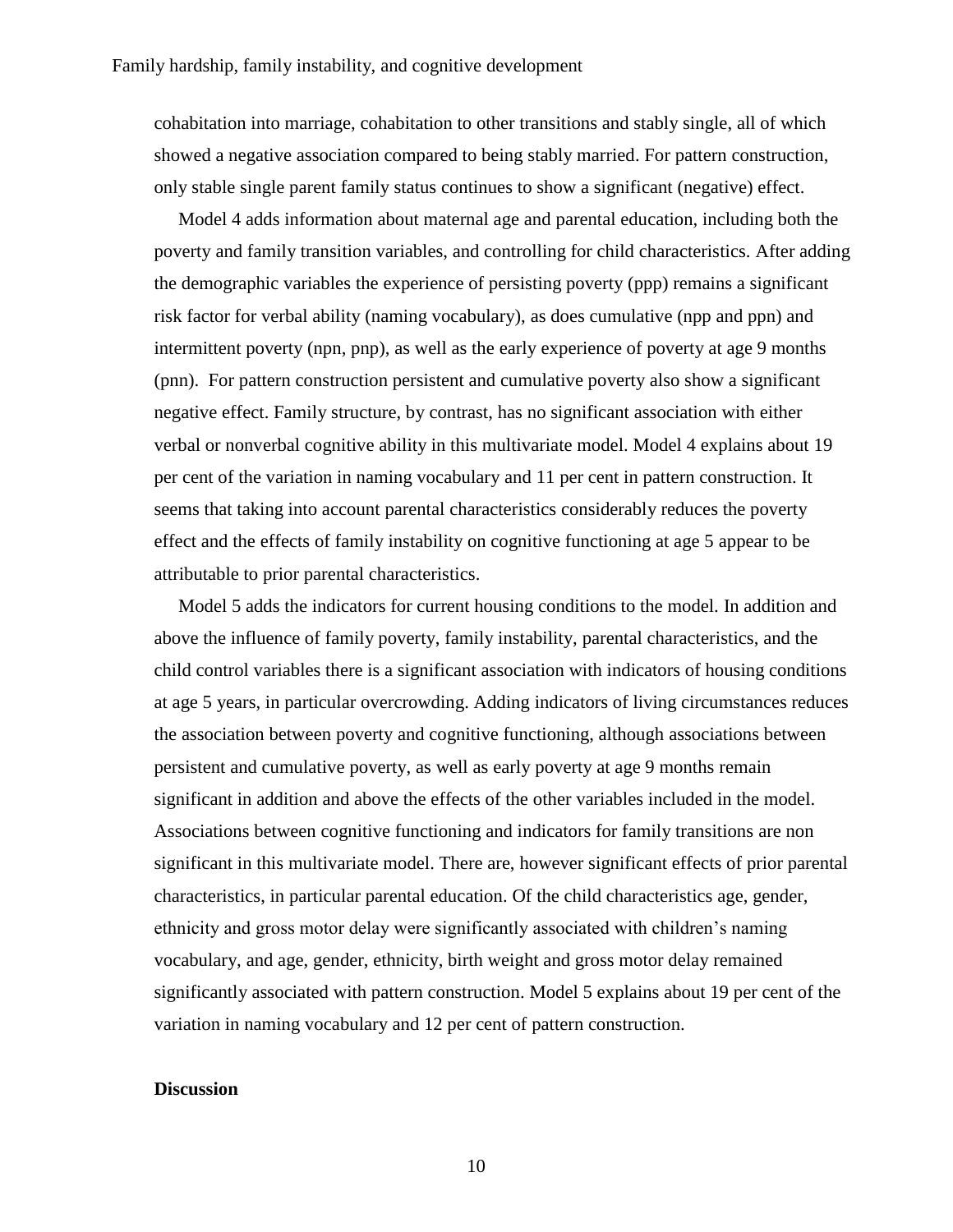We have used a large, longitudinal data set to establish the relative effects of poverty and family instability on children's cognitive ability in early childhood. The findings suggest a strong and significant negative effect of income poverty on cognitive functioning at age 5 years, whereby the experience of persistent and cumulative poverty, and notably also exposure to hardship during the first year of life have a detrimental effect on cognitive functioning. The findings suggest a significant role of cumulative risk experiences depending on the duration of exposure to poverty, as well as sensitive periods during early life  $10^{14}$ . The effect of poverty appears to be slightly stronger on verbal than on nonverbal skills, confirming previous findings <sup>52 53</sup>.

 Family structure and family instability on the other hand, had no significant association with cognitive ability after controlling for child characteristics, family poverty and family demographics. Our findings are thus consistent with the poverty hypothesis, suggesting that poverty, and in particular the experience of persistent as well as early poverty, undermines children's cognitive functioning  $16\frac{28-30}{16}$ . In addition we also found that some of the effects of poverty, and especially those of family instability were attributable to prior parental attributes, such as mother's age and parental education, suggesting the potential role of selection effects  $2531$ . Another factor shaping the association between poverty and cognitive functioning is housing conditions, in particular crowding, which represent a significant risk factor undermining children's cognitive attainment  $34-37$ . We furthermore find a significant role of child characteristics in shaping cognitive outcomes at age 5, suggesting a possible link to biologically based influences. Future research should disentangle in more detail the processes and mechanisms through which material and social disadvantage is transmitted, and pay special attention to questions regarding the role of poverty experienced during the first year of life, which might be especially detrimental for later functioning.

### *Study strengths and limitations*

In interpreting the findings some strengths and limitations of the study have to be considered. First, the longitudinal nature of the present study has inevitably led to some attrition, raising concerns about selection bias. Only 78 per cent of children from the baseline sample completed the cognitive assessments at age 5. Of these, we only have complete data on income poverty and family transitions for 60%. The analytic sample was from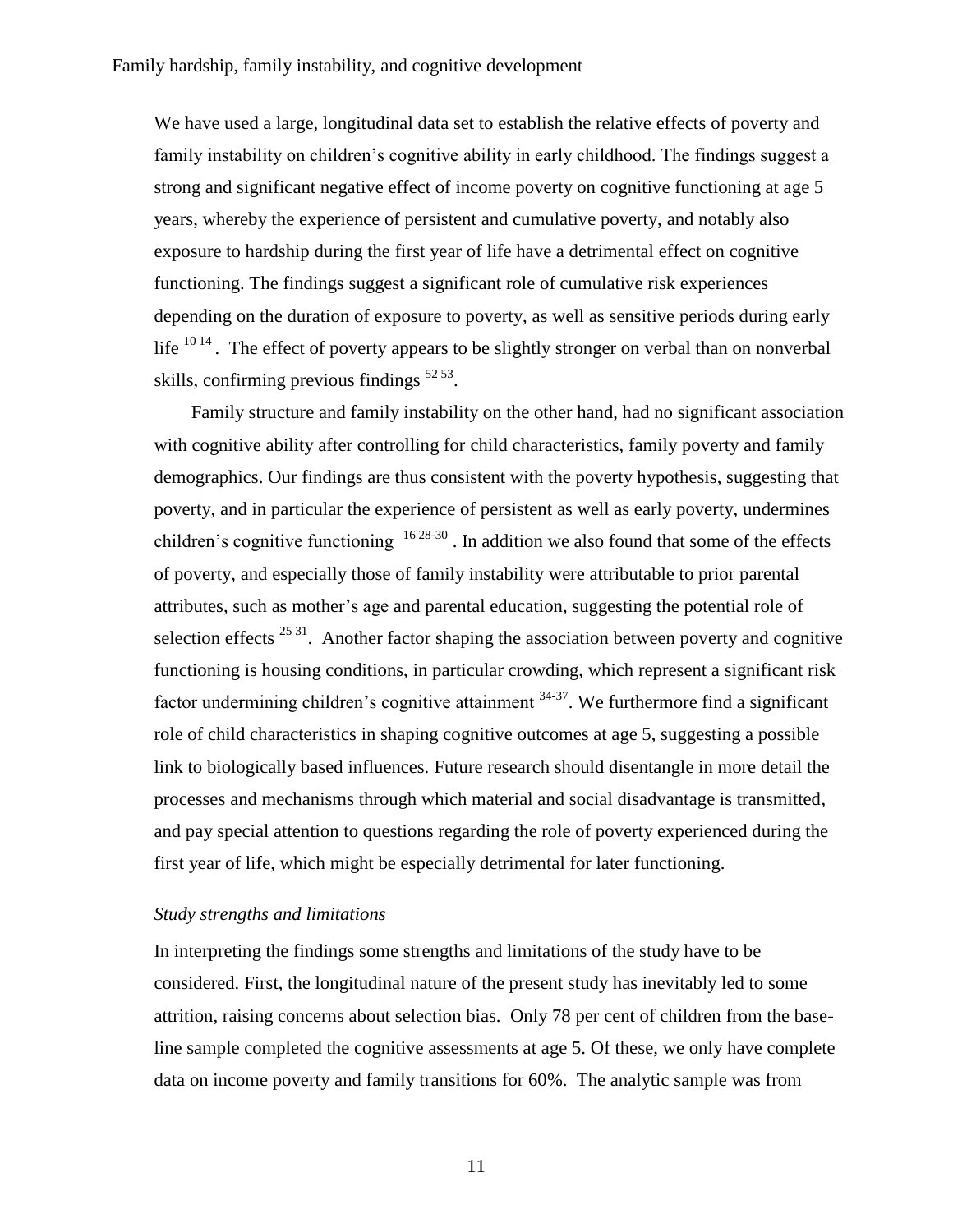relatively more privileged family backgrounds than the baseline sample, and there were significant differences in levels of children's cognitive functioning at age 5 years. Thus, our findings might underestimate the negative effect of poverty and disadvantage on cognitive functioning. Furthermore, we were only able to explain about a fifth of the variance in children's outcomes, and potential other influences on children's early cognitive skills (such as genetic as well as other influences reflecting more proximal aspects of the child environment) were not assessed in our models and future research has to delineate potential pathways and mediating processes in more detail.

The present study also has some advantages over existing work. First, the sample size resulted in high statistical power, and enabled us to identify heterogeneous family forms, differentiating between stable family arrangements and family transitions. Second, we could identify patterns of persistent poverty, but also take into account the timing of poverty experiences during the first five years in life. Third, we have direct assessment of cognitive capabilities measured at age 5. Fourth, the data are drawn from families who reside throughout the UK which gives our findings a high degree of generalisability.

#### **Conclusions**

Our findings can help to close some gaps in the research literature, especially regarding the relative effects of family poverty and family instability on cognitive functioning during early childhood. We confirm the devastating negative effect of income poverty on children's early development, and show that family structure effects are spurious after controlling for child characteristics, poverty, parental education and mother's age. We hope that our findings contribute towards resolving previous uncertainties regarding these effects.

### **Acknowledgements**

The analysis and writing of this article were supported by grants from the Nuffield Foundation and the Welcome Trust. BM is supported by the Medical Research Council. Data from the Cohort Studies were supplied by the ESRC Data Archive. Those who carried out the original collection of the data bear no responsibility for its further analysis and interpretation.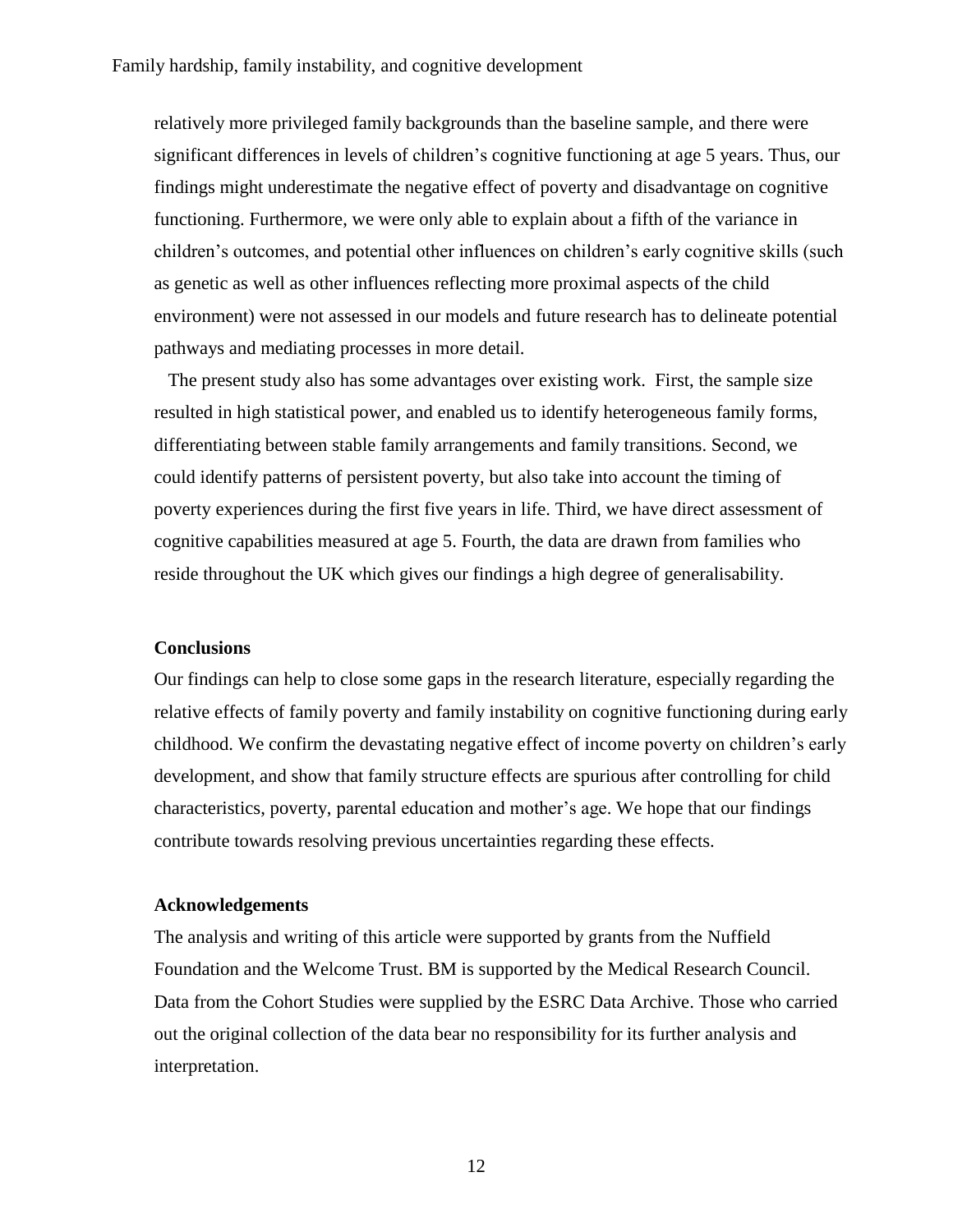## **References**

- 1. Batty GD, Deary IJ, Schoon I, et al. Childhood Mental Ability and Adult Alcohol Intake and Alcohol Problems: The 1970 British Cohort Study. *Am J Public Health.* 2008;98:2237- 2243.
- 2. Batty GD, Deary IJ, Schoon I, et al. Mental ability across childhood in relation to risk factors for premature mortality in adult life: the 1970 British Cohort Study. *J Epidemiol Commun Health.* 2007;61:997-1003.
- 3. Batty GD, Mortensen EL, Osler M. Childhood IQ in relation to later psychiatric disorder Evidence from a Danish birth cohort study. *BJP.* 2005;187:180-181.
- 4. Chandola T, Deary IJ, Blane D, et al. Childhood IQ in relation to obesity and weight gain in adult life: the National Child Development (1958) Study. *Int J Obesity.* 2006;30:1422- 1432.
- 5. Hart CL, Taylor MD, Smith GD, et al. Childhood IQ and cardiovascular disease in adulthood: prospective observational study linking the Scottish Mental Survey 1932 and the Midspan studies. *Soc Sci Med.* 2004;59:2131-2138.
- 6. Richards M, Black S, Mishra G, et al. IQ in childhood and the metabolic syndrome in middle age: Extended follow-up of the 1946 British Birth Cohort Study. *Intelligence.* 2009;37:567-572.
- 7. White IR, Blane D, Morris JN, et al. Educational attainment, deprivation-affluence and self reported health in Britain: a cross sectional study. *J Epidemiol Commun Health.* 1999;53:535-541.
- 8. Engle PL, Black MM. The Effect of Poverty on Child Development and Educational Outcomes. *Ann NY Acad Sci.* 2008;1136:243-256.
- 9. Hertzman C, Siddiqi A, Hertzman E, et al. Bucking the inequality gradient through early child development. *BMJ.* 2010;340:c468.
- 10. Marmot M. *Fair Society Healthy Lives. The Marmot Review*: Strategic Review of Health Inequalities in England post 2010.

[http://www.ucl.ac.uk/gheg/marmotreview/FairSocietyHealthyLives,](http://www.ucl.ac.uk/gheg/marmotreview/FairSocietyHealthyLives) 2010.

- 11. Ackerman BP, Brown ED. Income poverty, poverty co-factors, and the adjustment of children in elementary school. *Adv Child Dev Behav.* 2006;34:91-129.
- 12. Bradley R, Corwyn R. Socioeconomic status and child development. *Annu Rev Psychol.* 2002;53:371-399.
- 13. Bradshaw J, Mayhew E (Eds). *The Well-being of Children in the United Kingdom*. London: Save the Children, 2005.
- 14. Engle PL, Black MM. The effect of poverty on child development and educational outcomes. *Ann NY Acad Sci.* 2008;1136:243-256.
- 15. Amato PR. The impact of family formation change on the cognitive, social, and emotional well-being of the next generation. *Future of Children.* 2005;15:75-96.
- 16. McLanahan S. Fragile Families and the Reproduction of Poverty. *Ann Am Aca Polit SS.* 2009;621:111-131.
- 17. McLanahan S. Parent absence or poverty: Which matters more? In: Duncan GJ, Brooks-Gunn J, editors. *Consequences of growing up poor*. New York: Russel Sage Foundation, 1997:35-48.
- 18. Amato P, Booth A. *A generation at risk: Growing up in an era of family upheaval*. Cambridge, Mass.: Harvard University Press, 1997.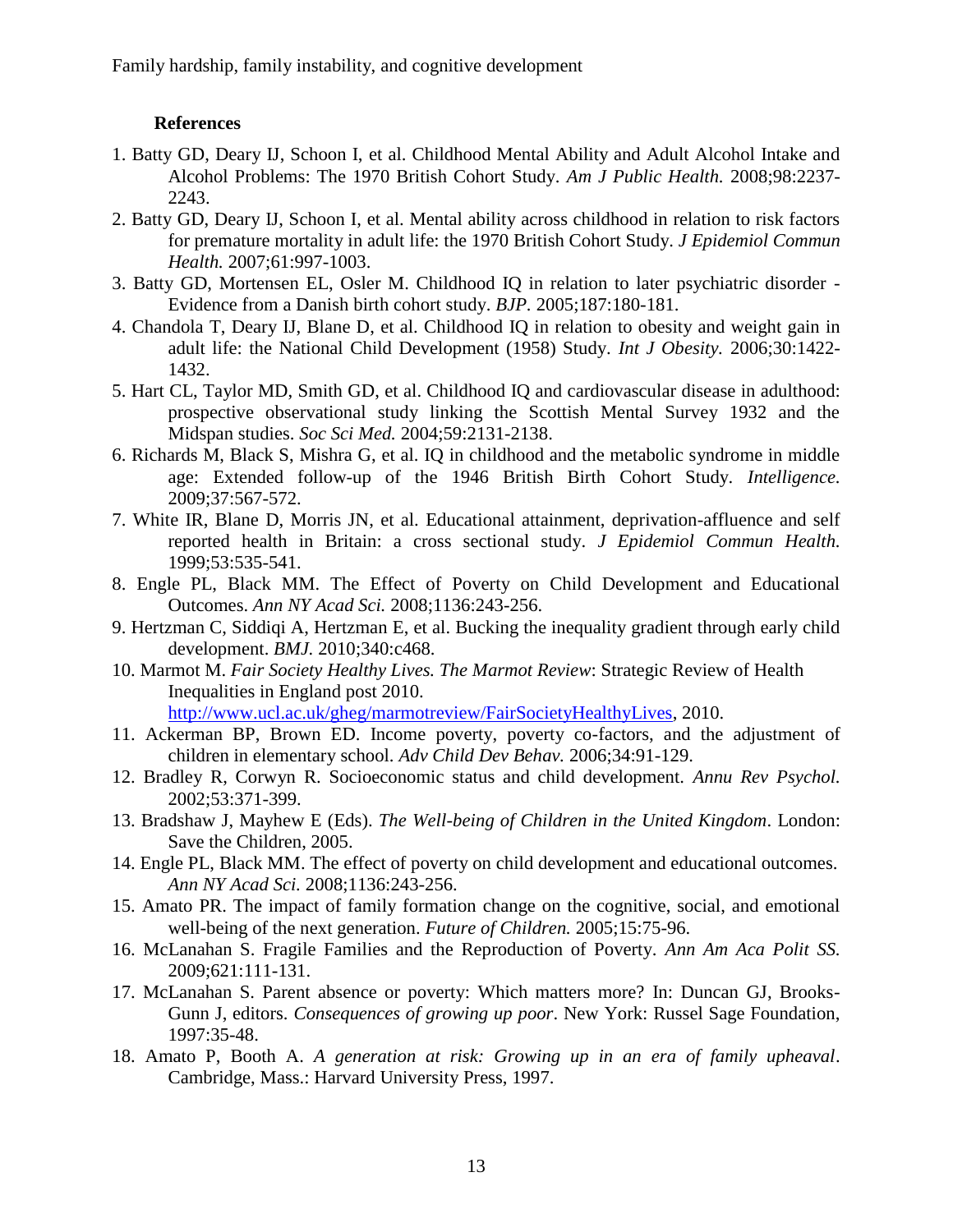- 19. Amato P, R. The impact of family formation change on the cognitive, social, and emotional well-being of the next generation. *The Future of Children*. 2005;15:75-96.
- 20. Sandefur GD, Wells T. Does family structure really influence educational attainment? *Soc Sci Res.* 1999;28:331-357.
- 21. Kiernan KE, Mensah FK. Poverty, Maternal Depression, Family Status and Children's Cognitive and Behavioural Development in Early Childhood: A Longitudinal Study. *J Soc Policy.* 2009;38:569-588.
- 22. Kiernan K, Mensah F. Partnership trajectories, parent and child well-being. In: Hansen K, Joshi H, Dex S, editors. *children of the 21st century. The first five years*. Bristol: Policy Press, 2010:77-94.
- 23. Conger RD, Elder GH. *Families in troubled times: Adapting to change in rural America* New York: Aldine De Gruyter, 1994.
- 24. Collishaw S, Goodman R, Pickles A, et al. Modelling the contribution of changes in family life to time trends in adolescent conduct problems. *Soc Sci Med.* 2007;65:2576-2587.
- 25. Fomby P, Cherlin AJ. Family instability and child well-being. *Am Soc Review.* 2007;72:181- 204.
- 26. Osborne C, McLanahan S. Partnership instability and child wellbeing. *J Marriage Fam.* 2007;69:1065-1083.
- 27. Abma JC, Martinez GM. Childlessness among older women in the United States: Trends and profiles. *J Marriage Fam.* 2006;68:1045-1056.
- 28. McLanahan S. Family structure and the reproduction of poverty. *Am J Soc* 1985;90:873-901.
- 29. Pong SL, Ju DB. The effects of change in family structure and income on dropping out of middle and high school. *J Fam Issues.* 2000;21:147-169.
- 30. Pong SL, Dronkers J, Hampden-Thompson G. Family policies and children's school achievement in single- versus two-parent families. *J Marriage Fam.* 2003;65:681-699.
- 31. Burnett K, Farkas G. Poverty and family structure effects on children's mathematics achievement: Estimates from random and fixed effects models. *Soc Sci J.* 2009;46:297- 318.
- 32. Brown SL. Family structure and child well-being: The significance of parental cohabitation. *J Marriage Fam.* 2004;66:351-367.
- 33. Cavanaugh S, Huston A. Family instability and children's early problem behavior. *Soc Forces* 2006;85:551-581.
- 34. Evans GW. The environment of childhood poverty. *Am Psychologist* 2004;59(2):77-92.
- 35. Evans GW. Child development and the physical environment. *Annu Rev Psychol*. 2006;57:423-451.
- 36. Evans GW, Ricciuti HN, Hope S, et al. Crowding and Cognitive Development The Mediating Role of Maternal Responsiveness Among 36-Month-Old Children. *Environment and Behavior.* 2010;42:135-148.
- 37. Leventhal T, Newman S. Housing and child development. *Children and Youth Services Review.* 2010;32:1165-1174.
- 38. Keating DP, Hertzman C. *Developmental health and the wealth of nations*. New York: Guilford Press, 1999.
- 39. Murray GK, Veijola J, Moilanen K, et al. Infant motor development is associated with adult cognitive categorisation in a longitudinal birth cohort study. *J Child Psychol Psyc.* 2006;47:25-29.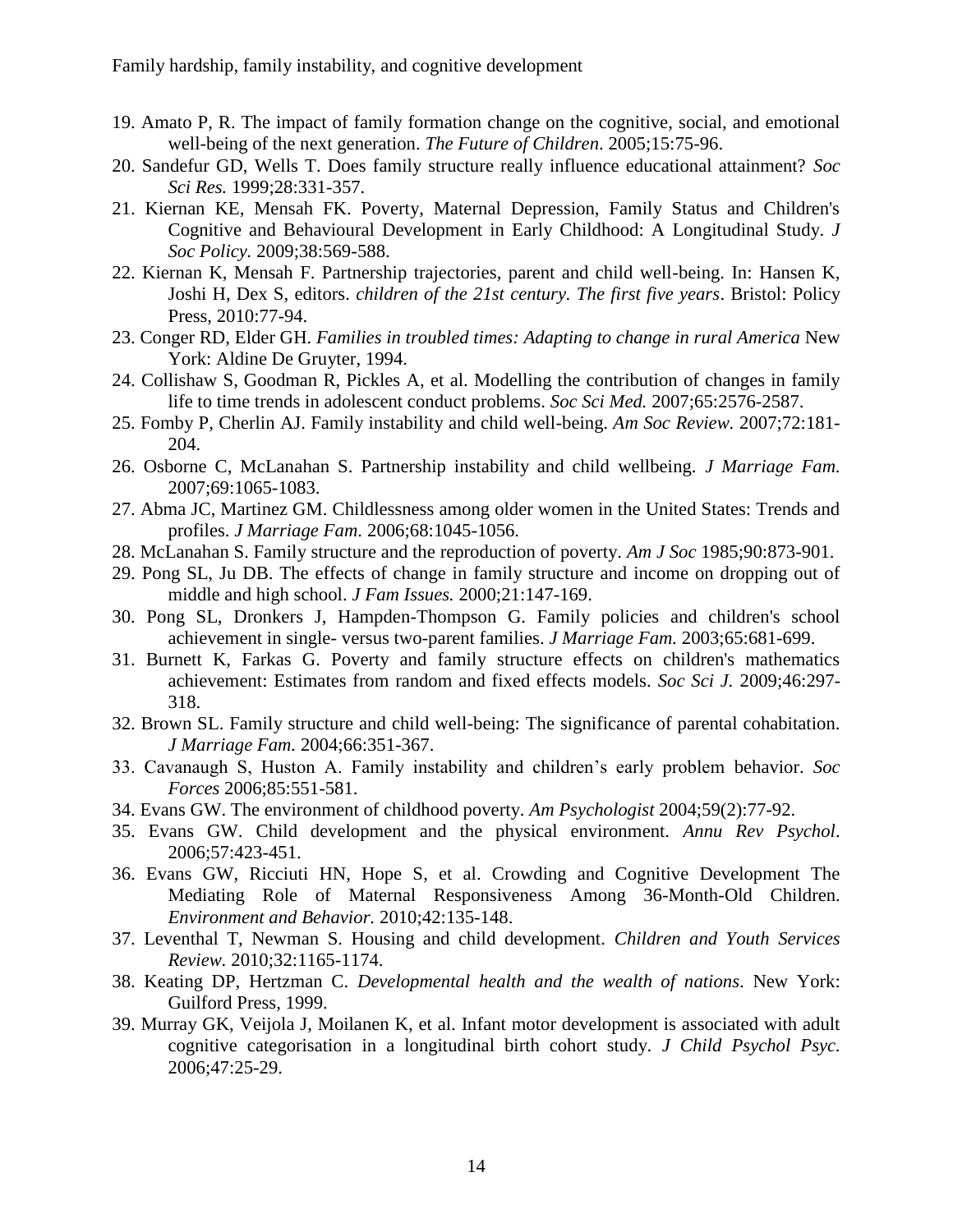- 40. Murray GK, Jones PB, Kuh D, et al. Infant developmental milestones and subsequent cognitive function. *Ann Neurology.* 2007;62(2):128-136.
- 41. Taanila A, Murray GK, Jokelainen J, et al. Infant developmental milestones: a 31-year follow-up. *Dev Med Child Neurolog.y* 2005;47(9):581-586.
- 42. Kiernan KE, Huerta MC. Economic deprivation, maternal depression, parenting and children's cognitive and emotional development in early childhood. *Brit J Sociol.* 2008;59(4):783-806.
- 43. Dex S, Joshi H. *Children of the 21st century. From birth to nine months*. Bristol: Policy Press, 2005.
- 44. Plewis I, Calderwood L, Hawkes D, et al. *Millennium Cohort Study. Technical report on sampling*. London: Institute of Education, Centre for Longitudinal Studies, 2004.
- 45. Bradshaw J, Holmes J. Child poverty in the first five years of life. In: Hansen K, Joshi H, Dex S, editors. *children of the 21st century. The first five years*. Bristol: Policy Press, 2010:13-32.
- 46. Hansen K, Joshi H (Eds). *Millennium Cohort Study Third Survey: A User's Guide to Initial Findings* London: Institute of Education, Centre for Longitudinal Studies, 2008.
- 47. Hill V. Through the past darkly: A review of the British Ability Scales Second Edition. *Child Adol Mental Health.* 2005;10:87-98.
- 48. Elliott CD. *The British Ability Scales II*. Windsor, Berkshire: NFER-NELSON Publishing Company, 1996.
- 49. Frankenburg WK, Dodds JB. Denver Developmental Screening Test. *J Pediatrics.* 1967;71 181-191.
- 50. Kelly Y, Sacker A, Schoon I, et al. Ethnic differences in achievement of developmental milestones by 9 months of age: the Millennium Cohort Study. *Dev Med Child Neurology.* 2006;48(10):825-830.
- 51. Schoon I, Sacker A, Hope S, et al. Children's development in the family environment. In: Dex S, Joshi H, editors. *Children of the 21st Century. From birth to nine months*. Bristol: Policy Press, 2005:159-174.
- 52. Farah MJ, Shera DM, Savage JH, et al. Childhood poverty: Specific associations with neurocognitive development. *Brain Research.* 2006;1110:166-174.
- 53. Noble KG, McCandliss BD, Farah MJ. Socioeconomic gradients predict individual differences in neurocognitive abilities. *Dev Sci.* 2007;10(4):464-480.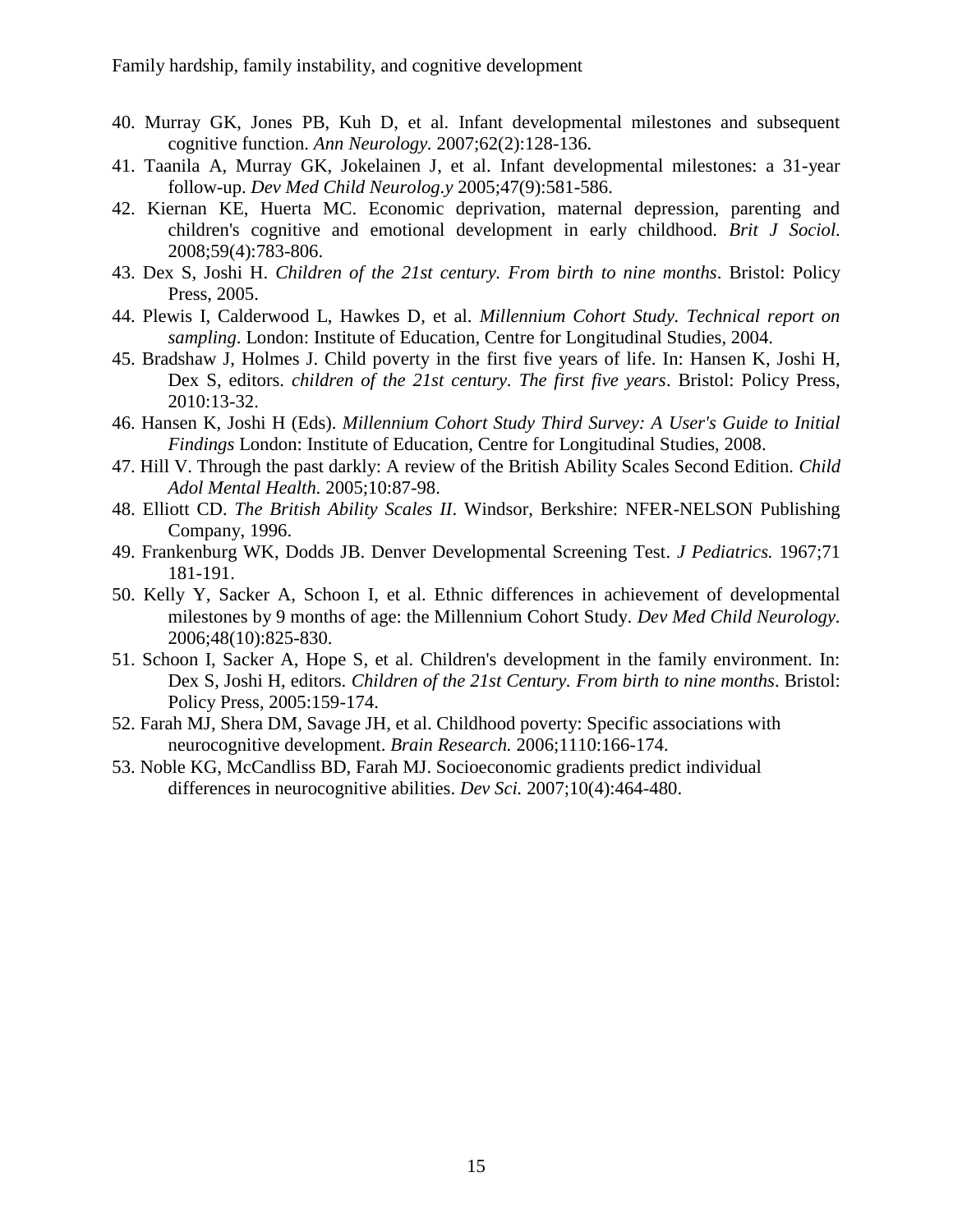"The Corresponding Author has the right to grant on behalf of all authors and does grant on behalf of all authors, an exclusive licence (or non exclusive for government employees) on a worldwide basis to the BMJ Publishing Group Ltd to permit this article (if accepted) to be published in JECH and any other BMJPGL products and sublicences such use and exploit all subsidiary rights, as set out in our licence [\(http://jech.bmj.com/site/about/licence.pdf\)](https://portal.ioe.ac.uk/https/mail.ioe.ac.uk/owa/redir.aspx?C=532985062a62483d81fb7b7ba3704538&URL=http%3a%2f%2fjech.bmj.com%2fsite%2fabout%2flicence.pdf)."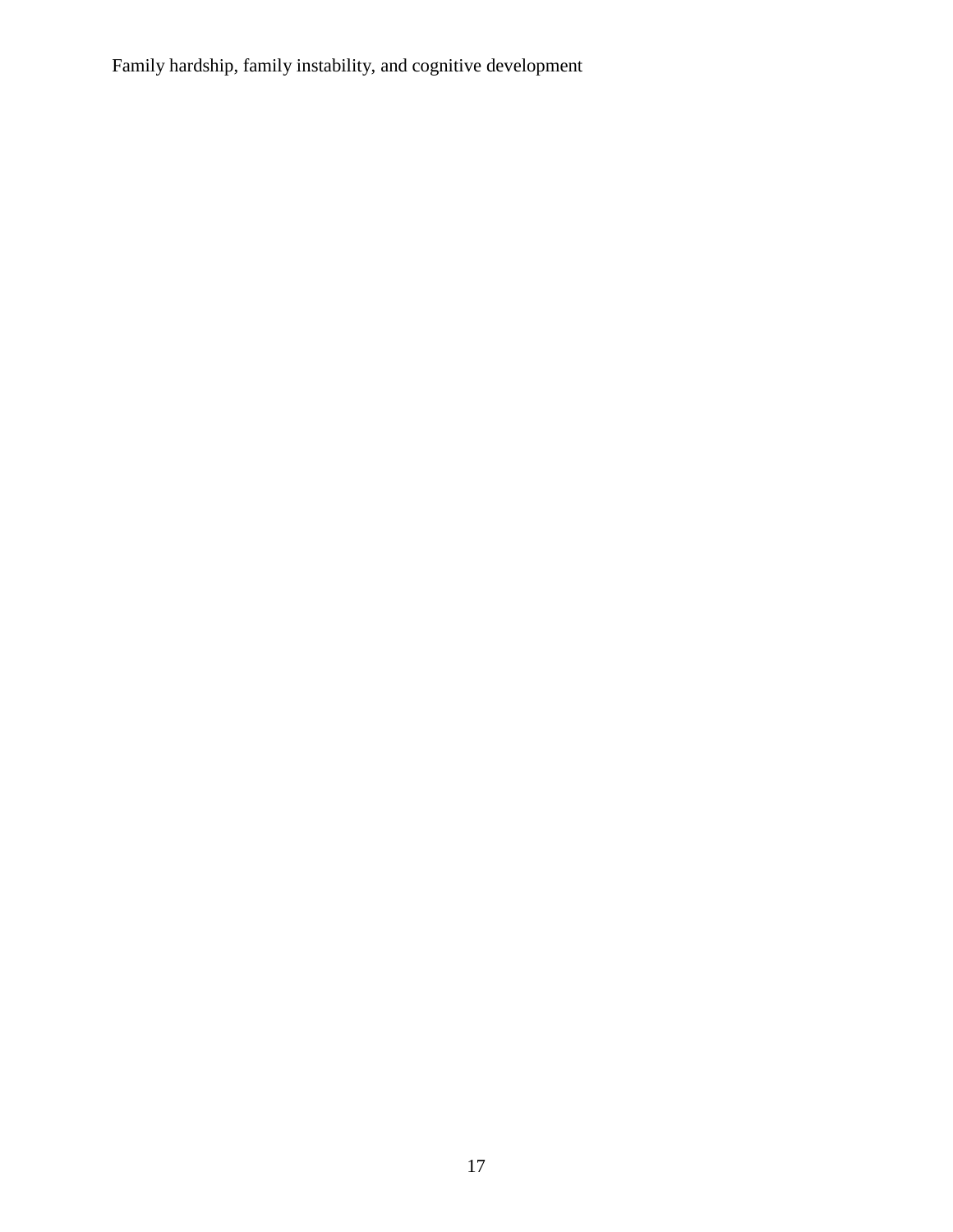|                                     |       |       |             | <b>BAS Naming Vocabulary</b>             | <b>BAS Pattern Construction</b> |                                          |  |  |
|-------------------------------------|-------|-------|-------------|------------------------------------------|---------------------------------|------------------------------------------|--|--|
| <b>Poverty Status Across Sweeps</b> | N     | $\%$  | <b>Mean</b> | <b>Confidence Interval</b>               | <b>Mean</b>                     | <b>Confidence Interval</b>               |  |  |
| Analytic subsample $(N=8,874)$      |       |       |             |                                          |                                 |                                          |  |  |
| nnn                                 | 5,236 | 62.1  | 53.6        | 53.3<br>54.0<br>$\overline{\phantom{a}}$ | 51.9                            | 51.5<br>52.4<br>$\overline{\phantom{0}}$ |  |  |
| nnp                                 | 461   | 5.3   | 51.7        | 50.6<br>52.7                             | 50.7                            | 49.8<br>51.7<br>$\overline{\phantom{a}}$ |  |  |
| npn                                 | 390   | 4.3   | 51.2        | 50.2<br>52.2                             | 50.7                            | 49.6<br>51.8<br>$\overline{\phantom{a}}$ |  |  |
| npp                                 | 376   | 4.1   | 48.6        | 47.7<br>49.5                             | 48.3                            | 47.2<br>49.4<br>$\overline{\phantom{0}}$ |  |  |
| pnn                                 | 458   | 5.0   | 49.7        | 48.9<br>50.5<br>$\overline{\phantom{0}}$ | 49.1                            | 48.0<br>50.2<br>$\overline{\phantom{a}}$ |  |  |
| pnp                                 | 260   | 2.6   | 48.7        | 47.3<br>50.0<br>$\overline{\phantom{a}}$ | 47.9                            | 46.4<br>49.3<br>$\qquad \qquad -$        |  |  |
| ppn                                 | 346   | 3.5   | 48.7        | 47.7<br>49.7<br>$\qquad \qquad -$        | 48.5                            | 47.3<br>49.7<br>$\qquad \qquad -$        |  |  |
| ppp                                 | 1,347 | 13.1  | 46.5        | 45.8<br>47.1                             | 47.0                            | 46.3<br>47.7                             |  |  |
|                                     |       |       |             |                                          |                                 |                                          |  |  |
| All                                 | 8,874 | 100.0 | 51.8        | 51.4<br>52.1<br>$\overline{\phantom{a}}$ | 50.7                            | 50.3<br>51.0<br>$\overline{\phantom{a}}$ |  |  |

| Table 1: Descriptive Statistics: Poverty and cognitive ability (naming vocabulary and pattern construction) at age 5 years |  |
|----------------------------------------------------------------------------------------------------------------------------|--|
|----------------------------------------------------------------------------------------------------------------------------|--|

Note: Families are coded as poor (p) or not poor (n) at each of the three measurement points (child ages 9 months, 3 years and 5 years). The coding takes into account both timing and duration of poverty, differentiating families who were poor at all three measurement points (ppp) from those who moved into poverty only at the last measurement point (nnp), those who experienced poverty only at the second measurement point (npn), and so on. The reference category is not being poor at any of the three measurement points (nnn).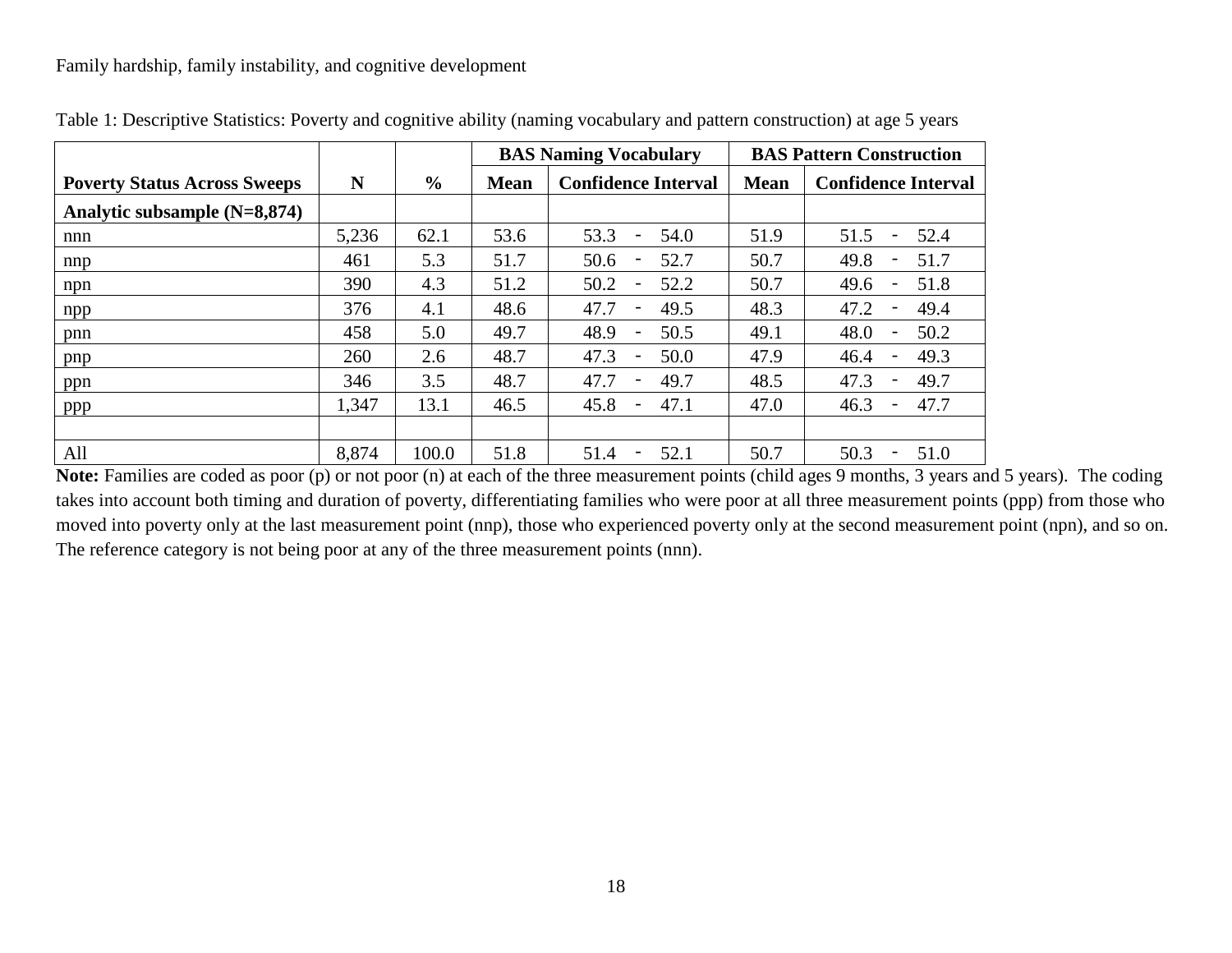|                              |       |               |             | <b>BAS Naming Vocabulary</b>             | <b>BAS Pattern Construction</b> |                                          |  |  |
|------------------------------|-------|---------------|-------------|------------------------------------------|---------------------------------|------------------------------------------|--|--|
| <b>Family transitions</b>    | N     | $\frac{0}{0}$ | <b>Mean</b> | <b>Confidence Interval</b>               |                                 |                                          |  |  |
| Analytic subsample (N=8,874) |       |               |             |                                          |                                 |                                          |  |  |
| <b>Married at Baseline</b>   |       |               |             |                                          |                                 |                                          |  |  |
| <b>Stably Married</b>        | 5,046 | 56.6          | 53.0        | 53.4<br>52.5                             | 51.5                            | 52.0<br>51.1<br>$\overline{a}$           |  |  |
| Exit marriage                | 495   | 5.9           | 51.0        | 49.9<br>52.0<br>$\overline{\phantom{a}}$ | 50.3                            | 51.3<br>49.3                             |  |  |
| Cohabiting at Baseline       |       |               |             |                                          |                                 |                                          |  |  |
| <b>Stably Cohabiting</b>     | 1,090 | 12.7          | 51.2        | 50.7<br>51.8                             | 50.6                            | 49.8<br>51.4                             |  |  |
| Cohabitation to marriage     | 489   | 5.7           | 51.9        | 51.1<br>52.7                             | 50.9                            | 49.9<br>51.9<br>$\overline{\phantom{a}}$ |  |  |
| Cohabitation to other        | 517   | 6.2           | 49.9        | 50.8<br>49.0                             | 49.0                            | 48.1<br>50.0                             |  |  |
| Single at Baseline           |       |               |             |                                          |                                 |                                          |  |  |
| <b>Stably Single</b>         | 746   | 7.8           | 48.0        | 47.2<br>48.8<br>$\overline{\phantom{a}}$ | 47.2                            | 46.3<br>48.0<br>$\overline{a}$           |  |  |
| Single to married            | 122   | 1.3           | 48.0        | 50.1<br>46.0                             | 48.1                            | 50.3<br>46.0                             |  |  |
| Single to other              | 369   | 3.8           | 49.6        | 50.5<br>48.6                             | 48.5                            | 47.1<br>50.0                             |  |  |
|                              |       |               |             |                                          |                                 |                                          |  |  |
| All                          | 8,874 | 100.0         | 51.8        | 52.1<br>51.4<br>$\overline{\phantom{a}}$ | 50.7                            | 50.3<br>51.0<br>$\overline{\phantom{0}}$ |  |  |

Table 2: Descriptive Statistics: Family transitions and cognitive ability (naming vocabulary and pattern construction) at age 5 years

## **Note:**

The family transitions variable includes categories for stably married, stably cohabiting and stably single parent families, as well as categories indicating separation of parents, marriage of a cohabiting or a single parent, and transitions involving a partner moving in or out of the home. Multiple transitions are included in the 'to other' categories. The reference category is parents being married at all three measurement points. Unlike the coding of the poverty variable, the exact timing of family changes is not accounted for in the categorisation (so that, for example, parental separation includes separations occurring at any time point after wave 1).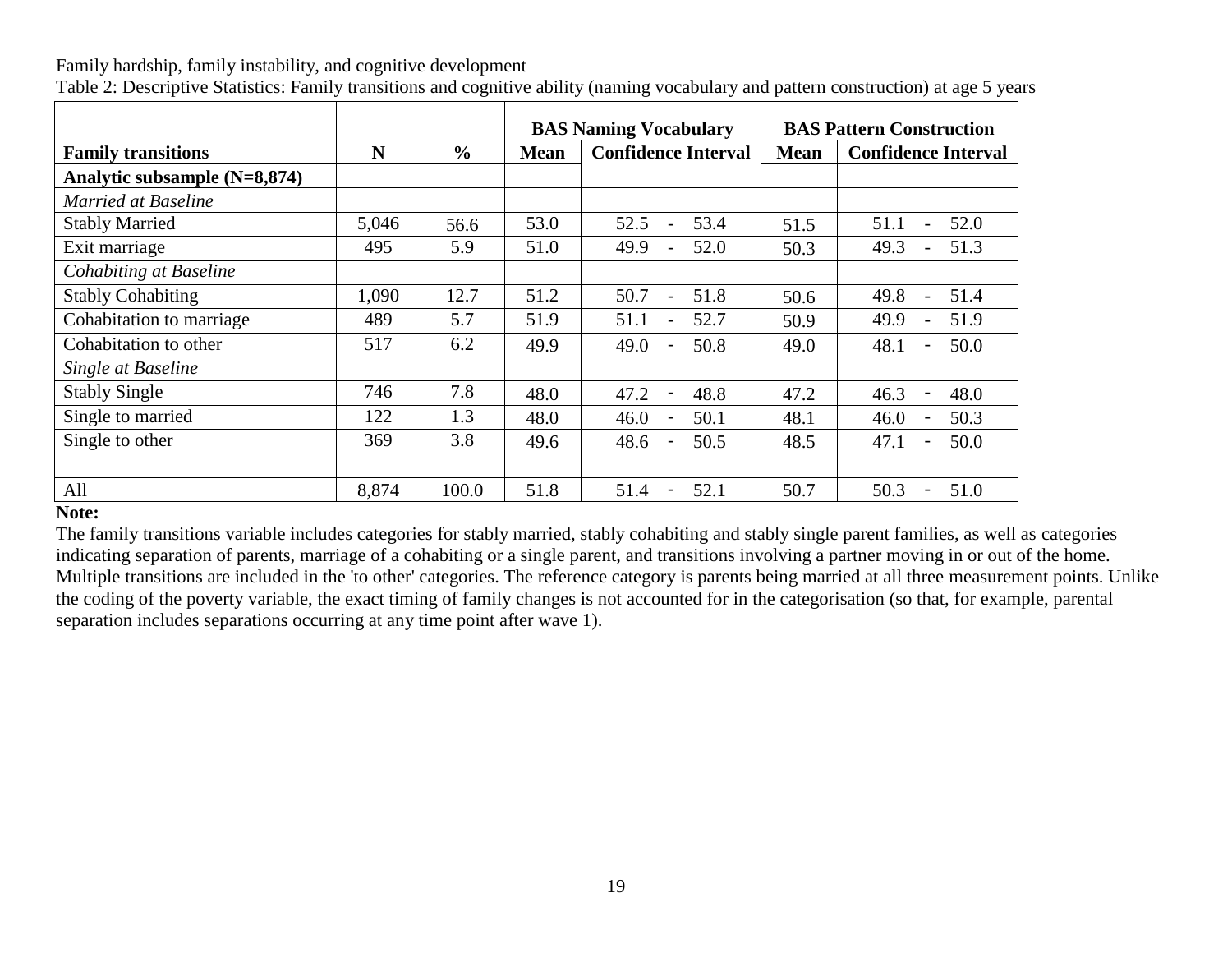|                                   | (1)          |         | (2)          |         | (3)                   |         | (4)                   |         | (5)                    |         |
|-----------------------------------|--------------|---------|--------------|---------|-----------------------|---------|-----------------------|---------|------------------------|---------|
|                                   | Model1       |         | Model2       |         | Model3                |         | Model4                |         | Model5                 |         |
| Poverty Transitions(ref=nnn)      |              |         |              |         |                       |         |                       |         |                        |         |
| nnp                               | $-2.929***$  | (0.830) |              |         | $-2.482$ **           | (0.852) | $-1.034$              | (0.810) | $-0.410$               | (0.811) |
| npn                               | $-3.636$ *** | (0.808) |              |         | $-3.295***$           | (0.799) | $-1.923$ <sup>*</sup> | (0.769) | $-1.254$               | (0.762) |
| npp                               | $-7.084***$  | (0.748) |              |         | $-6.353***$           | (0.761) | $-4.042$ ***          | (0.699) | $-2.872***$            | (0.721) |
| pnn                               | $-6.195***$  | (0.719) |              |         | $-5.596$ ***          | (0.722) | $-4.200***$           | (0.686) | $-3.541***$            | (0.691) |
| pnp                               | $-7.689***$  | (1.096) |              |         | $-7.136***$           | (1.130) | $-4.656$ ***          | (1.153) | $-3.448$ **            | (1.152) |
| ppn                               | $-7.604***$  | (0.830) |              |         | $-6.833***$           | (0.855) | $-4.414***$           | (0.810) | $-3.284$ ***           | (0.835) |
| ppp                               | $-10.314***$ | (0.512) |              |         | $-9.507***$           | (0.613) | $-6.328$ ***          | (0.610) | $-4.890***$            | (0.664) |
| <b>Relationship Transitions</b>   |              |         |              |         |                       |         |                       |         |                        |         |
| (ref=stably married)              |              |         |              |         |                       |         |                       |         |                        |         |
| Exit marriage                     |              |         | $-3.387***$  | (0.741) | $-1.382$              | (0.718) | $-0.462$              | (0.714) | $-1.025$               | (0.727) |
| Stably cohabiting                 |              |         | $-3.379***$  | (0.495) | $-1.950^*$            | (0.470) | $-0.893$              | (0.464) | $-0.587$               | (0.474) |
| Cohabiting to married             |              |         | $-2.333***$  | (0.698) | $-1.697$              | (0.702) | $-0.553$              | (0.704) | $-0.357$               | (0.700) |
| Cohabiting to other               |              |         | $-5.606$ *** | (0.738) | $-1.777$ <sup>*</sup> | (0.785) | $-0.007$              | (0.768) | $-0.521$               | (0.780) |
| Stably single                     |              |         | $-8.000***$  | (0.686) | $-1.606$              | (0.815) | 0.135                 | (0.808) | $-0.892$               | (0.840) |
| Single to married                 |              |         | $-7.308***$  | (1.649) | $-2.852$              | (1.520) | $-1.589$              | (1.571) | $-1.185$               | (1.542) |
| Single to other                   |              |         | $-6.227***$  | (0.851) | $-0.779$              | (0.875) | 1.022                 | (0.877) | 1.118                  | (0.868) |
| Maternal age MCS1 (ref=14 to 19)  |              |         |              |         |                       |         |                       |         |                        |         |
| 20 to 29                          |              |         |              |         |                       |         | 1.321                 | (0.848) | 1.450                  | (0.848) |
| 30 to 39                          |              |         |              |         |                       |         | $2.596***$            | (0.832) | $2.497***$             | (0.839) |
| $40+$                             |              |         |              |         |                       |         | 2.202                 | (1.144) | 1.889                  | (1.139) |
| Highest parental quals (ref=none) |              |         |              |         |                       |         |                       |         |                        |         |
| NVQ1                              |              |         |              |         |                       |         | $2.332*$              | (1.024) | 2.026                  | (1.030) |
| NVQ <sub>2</sub>                  |              |         |              |         |                       |         | $3.544***$            | (0.881) | $3.246***$             | (0.894) |
| NVQ3                              |              |         |              |         |                       |         | $5.027***$            | (0.893) | $4.536***$             | (0.911) |
| NVQ4                              |              |         |              |         |                       |         | $8.206***$            | (0.899) | $7.404***$             | (0.928) |
| NVQ5                              |              |         |              |         |                       |         | ***<br>8.941          | (0.990) | $\textbf{8.037}^{***}$ | (1.018) |
| Family owned home, MCS 3          |              |         |              |         |                       |         |                       |         | 0.891                  | (0.516) |
| Crowding index, MCS 3             |              |         |              |         |                       |         |                       |         | $2.713***$             | (0.363) |
| $R^2$                             | 0.155        |         | 0.118        |         | 0.158                 |         | 0.187                 |         | 0.195                  |         |

Family hardship, family instability, and cognitive development Table 3: Regression models predicting BAS Naming Vocabulary (Unstandardized coefficients with standard errors in parentheses)

Notes. All models contain child control variables: age at interview, gender, ethnicity, birth weight, and fine and gross motor delays at 9 month.<br>
<sup>\*</sup> *p* < 0.05, \*\* *p* < 0.01, \*\*\* *p* < 0.001

Poverty Transitions: The reference category is not being poor at any of the three measurement points (nnn). The coding of this variable differentiates families who moved into poverty only at the last measurement point when the child was aged 5 years (nnp), families who experienced poverty only at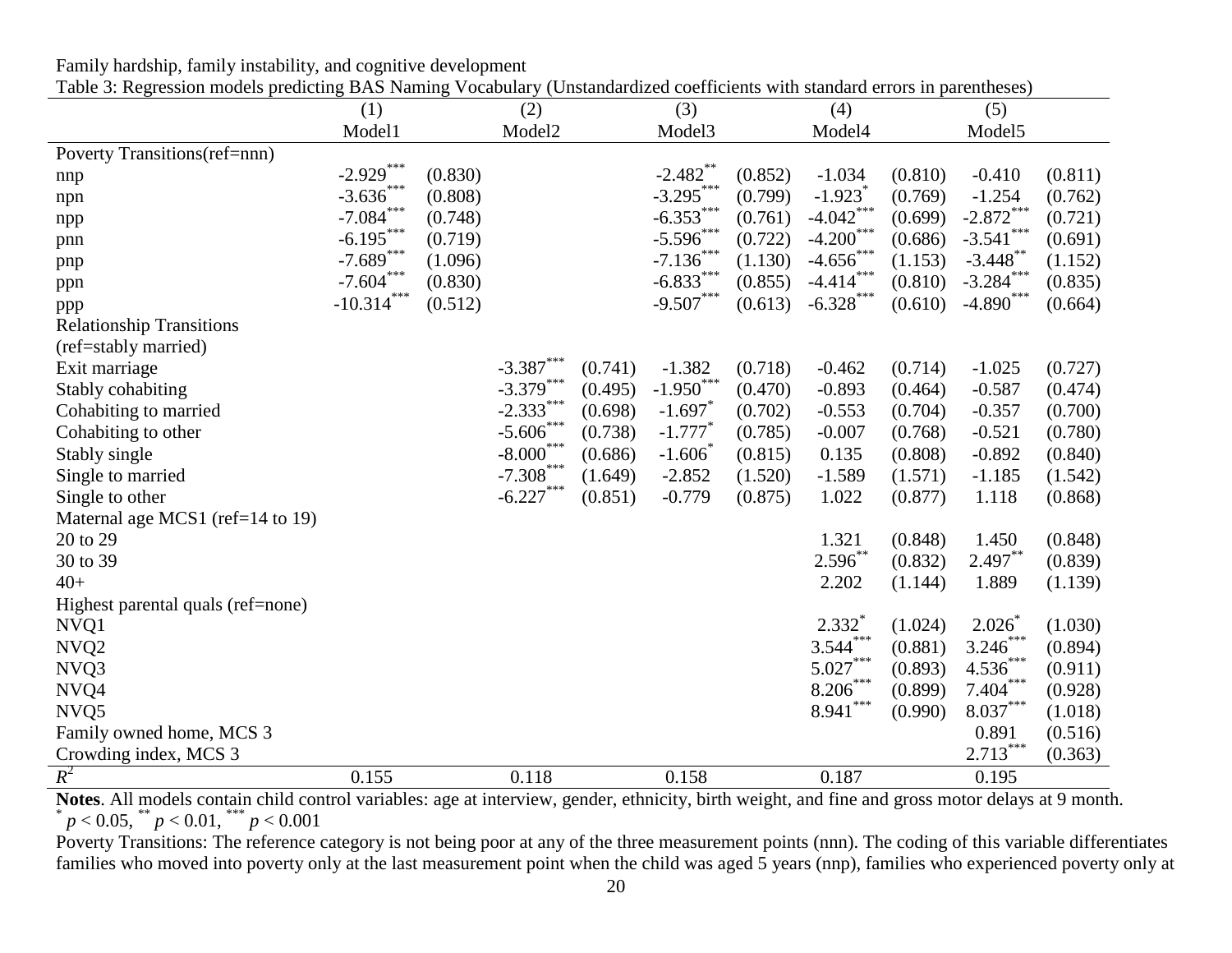the second measurement point when the child was aged 3 years (npn), who were poor when the child was aged 3 and 5 years (npp), who were poor only at the first measurement point at age 9 months (pnn), and so on. Being poor at all three measurement points is coded as ppp.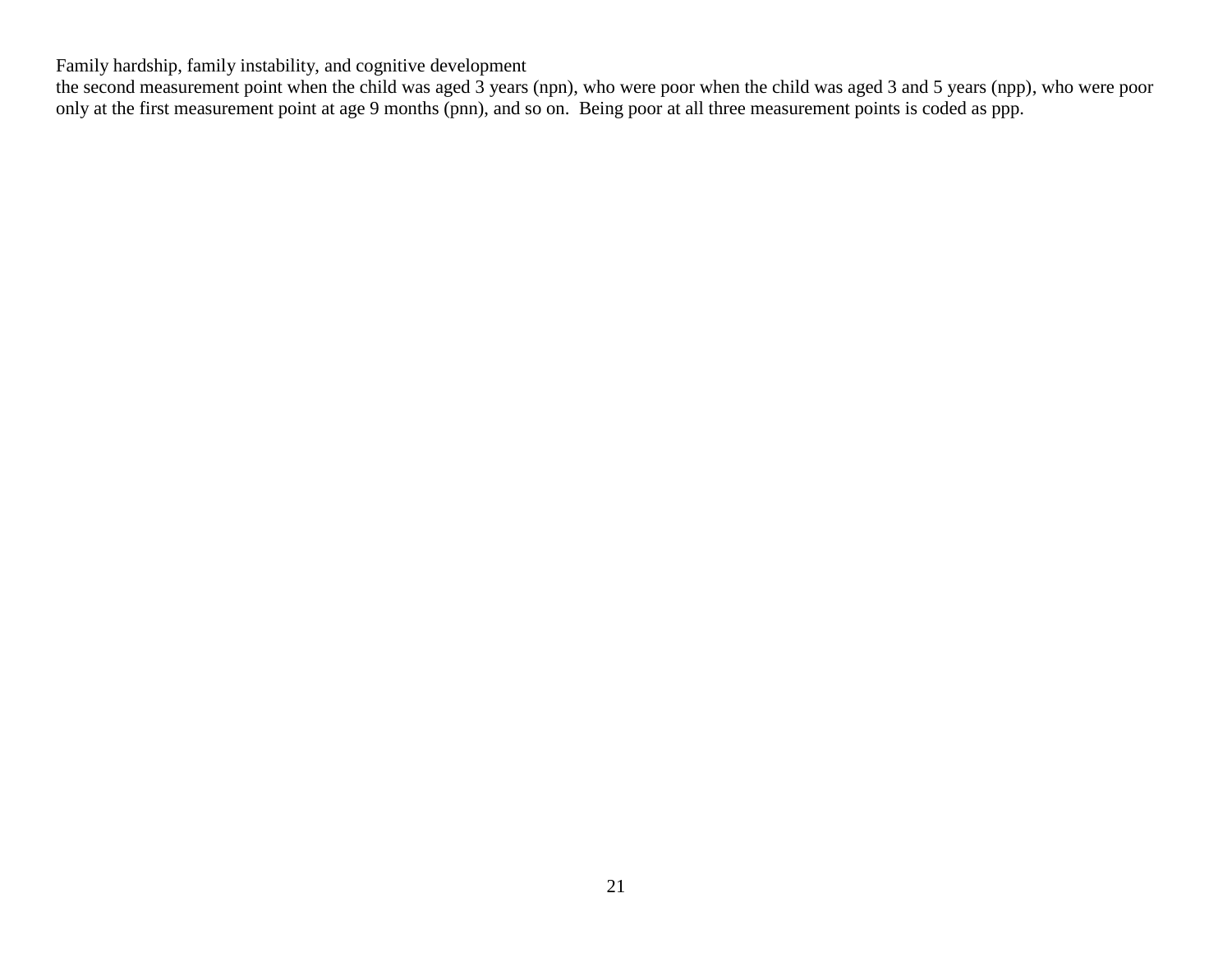|                                   | (1)                   |         | (2)          |         | (3)                     |         | (4)          |         | (5)                   |         |
|-----------------------------------|-----------------------|---------|--------------|---------|-------------------------|---------|--------------|---------|-----------------------|---------|
|                                   | Model1                |         | Model2       |         | Model3                  |         | Model4       |         | Model5                |         |
| Poverty Transitions (ref=nnn)     |                       |         |              |         |                         |         |              |         |                       |         |
| nnp                               | $-2.162$ <sup>*</sup> | (0.864) |              |         | $-1.813$ <sup>*</sup>   | (0.889) | $-0.832$     | (0.896) | $-0.209$              | (0.881) |
| npn                               | $-2.164$ <sup>*</sup> | (0.979) |              |         | $-1.843$                | (0.964) | $-0.947$     | (0.956) | $-0.317$              | (0.945) |
| npp                               | $-5.817***$           | (1.045) |              |         | $-5.060$ <sup>***</sup> | (1.073) | $-3.406$ **  | (1.040) | $-2.232$ <sup>*</sup> | (1.060) |
| pnn                               | $-4.775***$           | (0.932) |              |         | $-4.296$ ***            | (0.927) | $-3.371***$  | (0.912) | $-2.744$ **           | (0.909) |
| pnp                               | $-7.204***$           | (1.229) |              |         | $-6.400***$             | (1.268) | $-4.656***$  | (1.226) | $-3.431***$           | (1.234) |
| ppn                               | $-6.186$ ***          | (1.143) |              |         | $-5.214***$             | (1.159) | $-3.314$ **  | (1.145) | $-2.175$              | (1.135) |
| ppp                               | $-7.823***$           | (0.650) |              |         | $-6.603***$             | (0.741) | $-4.066$ *** | (0.742) | $-2.613***$           | (0.750) |
| <b>Relationship Transitions</b>   |                       |         |              |         |                         |         |              |         |                       |         |
| (ref=stably married)              |                       |         |              |         |                         |         |              |         |                       |         |
| Exit marriage                     |                       |         | $-2.513***$  | (0.885) | $-1.040$                | (0.872) | $-0.404$     | (0.854) | $-0.801$              | (0.875) |
| Stably cohabiting                 |                       |         | $-1.330^{*}$ | (0.635) | $-0.272$                | (0.610) | 0.480        | (0.607) | 0.811                 | (0.603) |
| Cohabiting to married             |                       |         | $-0.946$     | (0.848) | $-0.473$                | (0.835) | 0.284        | (0.855) | 0.472                 | (0.853) |
| Cohabiting to other               |                       |         | $-4.407***$  | (0.867) | $-1.626$                | (0.907) | $-0.271$     | (0.912) | $-0.526$              | (0.958) |
| Stably single                     |                       |         | $-7.133***$  | (0.835) | $-2.538$ **             | (0.930) | $-1.163$     | (0.900) | $-1.843$              | (0.964) |
| Single to married                 |                       |         | $-5.658$ **  | (1.785) | $-2.334$                | (1.726) | $-1.433$     | (1.710) | $-0.971$              | (1.692) |
| Single to other                   |                       |         | $-5.257***$  | (1.229) | $-1.220$                | (1.221) | 0.176        | (1.261) | 0.407                 | (1.288) |
| Maternal age MCS1 (ref=14 to 19)  |                       |         |              |         |                         |         |              |         |                       |         |
| 20 to 29                          |                       |         |              |         |                         |         | 0.880        | (1.146) | 0.935                 | (1.134) |
| 30 to 39                          |                       |         |              |         |                         |         | 1.954        | (1.156) | 1.768                 | (1.153) |
| $40+$                             |                       |         |              |         |                         |         | 1.913        | (1.454) | 1.547                 | (1.462) |
| Highest parental quals (ref=none) |                       |         |              |         |                         |         |              |         |                       |         |
| NVQ1                              |                       |         |              |         |                         |         | 1.182        | (1.123) | 0.892                 | (1.121) |
| NVQ <sub>2</sub>                  |                       |         |              |         |                         |         | $4.328***$   | (0.845) | $4.043***$            | (0.839) |
| NVQ3                              |                       |         |              |         |                         |         | $5.555***$   | (0.914) | $5.072***$            | (0.914) |
| NVQ4                              |                       |         |              |         |                         |         | $7.176***$   | (0.850) | $6.414***$            | (0.846) |
| NVQ5                              |                       |         |              |         |                         |         | $6.948***$   | (0.934) | $6.099***$            | (0.942) |
| Family owned home, MCS 3          |                       |         |              |         |                         |         |              |         | $1.290^{\degree}$     | (0.581) |
| Crowding index, MCS 3             |                       |         |              |         |                         |         |              |         | $2.294***$            | (0.412) |
| $R^2$                             | 0.104                 |         | 0.090        |         | 0.105                   |         | 0.116        |         | 0.121                 |         |

Family hardship, family instability, and cognitive development Table 4: Regression models predicting BAS Pattern Construction (Unstandardized coefficients with standard errors in parentheses)

Notes. All models contain child control variables: age at interview, gender, ethnicity, birth weight, and fine and gross motor delays at 9 month.<br>
<sup>\*</sup> *p* < 0.05, \*\* *p* < 0.01, \*\*\* *p* < 0.001

Poverty Transitions: The reference category is not being poor at any of the three measurement points (nnn). The coding of this variable differentiates families who moved into poverty only at the last measurement point when the child was aged 5 years (nnp), families who experienced poverty only at